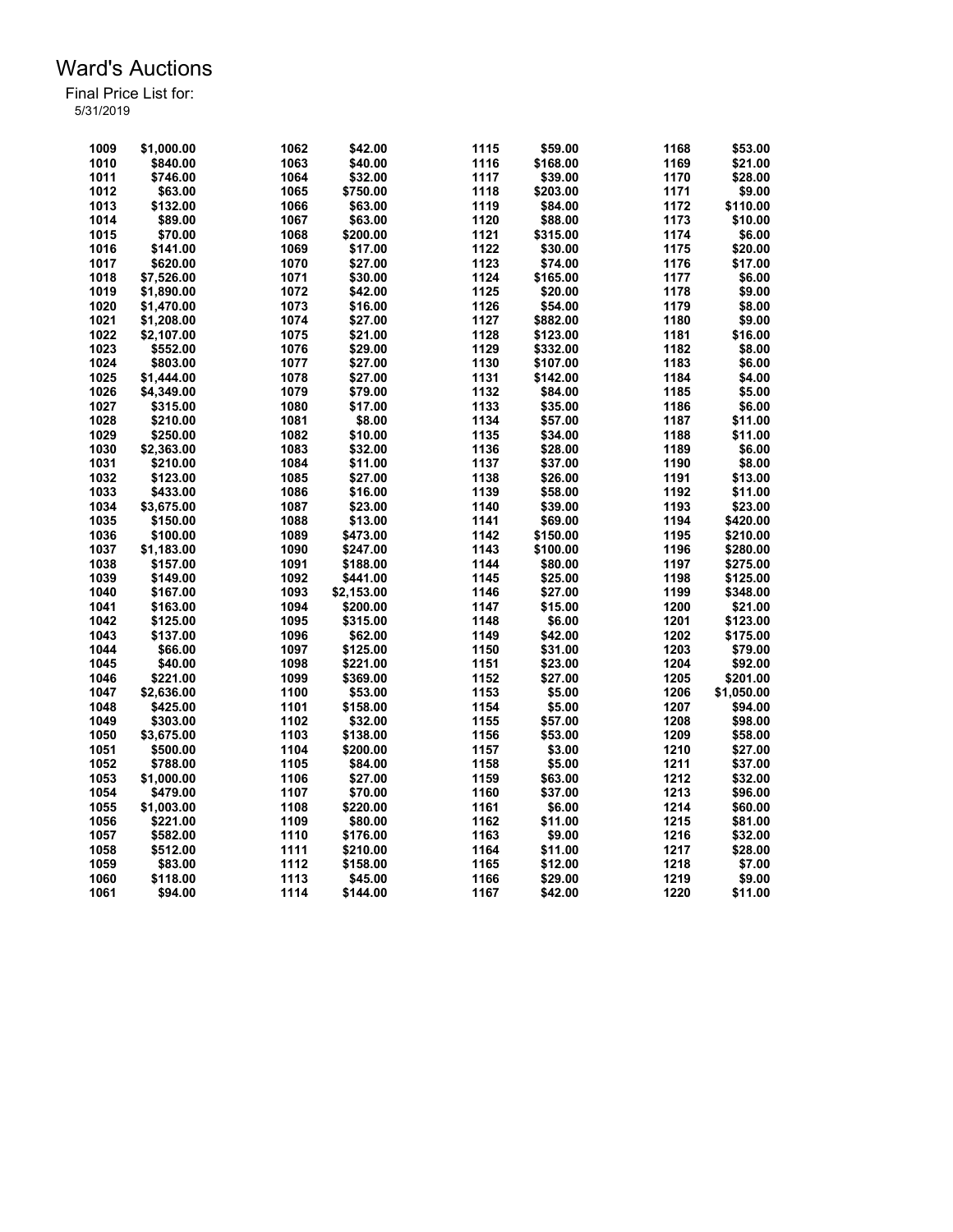| 1221 | \$11.00  | 1274 | \$86.00  | 1327 | \$19.00  | 1380 | \$4.00   |
|------|----------|------|----------|------|----------|------|----------|
| 1222 | \$21.00  | 1275 | \$117.00 | 1328 | \$13.00  | 1381 | \$6.00   |
| 1223 | \$23.00  | 1276 | \$48.00  | 1329 | \$11.00  | 1382 | \$17.00  |
| 1224 | \$27.00  | 1277 | \$100.00 | 1330 | \$24.00  | 1383 | \$15.00  |
| 1225 | \$35.00  | 1278 | \$139.00 | 1331 | \$21.00  | 1384 | \$21.00  |
| 1226 | \$11.00  | 1279 | \$47.00  | 1332 | \$5.00   | 1385 | \$45.00  |
| 1227 | \$17.00  | 1280 | \$123.00 | 1333 | \$33.00  | 1386 | \$58.00  |
| 1228 | \$12.00  | 1281 | \$176.00 | 1334 | \$42.00  | 1387 | \$0.00   |
| 1229 | \$8.00   | 1282 | \$420.00 | 1335 | \$12.00  | 1388 | \$0.00   |
| 1230 | \$8.00   | 1283 | \$33.00  | 1336 | \$10.00  | 1389 | \$6.00   |
| 1231 | \$6.00   | 1284 | \$166.00 | 1337 | \$4.00   | 1390 | \$40.00  |
| 1232 | \$3.00   | 1285 | \$197.00 | 1338 | \$10.00  | 1391 | \$23.00  |
| 1233 |          |      |          | 1339 |          | 1392 |          |
|      | \$6.00   | 1286 | \$44.00  |      | \$27.00  |      | \$26.00  |
| 1234 | \$6.00   | 1287 | \$150.00 | 1340 | \$12.00  | 1393 | \$28.00  |
| 1235 | \$6.00   | 1288 | \$735.00 | 1341 | \$23.00  | 1394 | \$21.00  |
| 1236 | \$19.00  | 1289 | \$522.00 | 1342 | \$19.00  | 1395 | \$27.00  |
| 1237 | \$16.00  | 1290 | \$51.00  | 1343 | \$5.00   | 1396 | \$27.00  |
| 1238 | \$6.00   | 1291 | \$62.00  | 1344 | \$5.00   | 1397 | \$29.00  |
| 1239 | \$7.00   | 1292 | \$18.00  | 1345 | \$3.00   | 1398 | \$26.00  |
| 1240 | \$12.00  | 1293 | \$420.00 | 1346 | \$8.00   | 1399 | \$9.00   |
| 1241 | \$27.00  | 1294 | \$0.00   | 1347 | \$8.00   | 1400 | \$11.00  |
| 1242 | \$21.00  | 1295 | \$135.00 | 1348 | \$11.00  | 1401 | \$12.00  |
| 1243 | \$105.00 | 1296 | \$98.00  | 1349 | \$13.00  | 1402 | \$29.00  |
| 1244 | \$9.00   | 1297 | \$289.00 | 1350 | \$9.00   | 1403 | \$8.00   |
| 1245 | \$10.00  | 1298 | \$167.00 | 1351 | \$7.00   | 1404 | \$16.00  |
| 1246 | \$33.00  | 1299 | \$113.00 | 1352 | \$54.00  | 1405 | \$11.00  |
| 1247 | \$13.00  | 1300 | \$94.00  | 1353 | \$7.00   | 1406 | \$21.00  |
| 1248 | \$29.00  | 1301 | \$54.00  | 1354 | \$9.00   | 1407 | \$10.00  |
| 1249 | \$28.00  | 1302 | \$400.00 | 1355 | \$19.00  | 1408 | \$1.00   |
| 1250 | \$26.00  | 1303 | \$129.00 | 1356 | \$17.00  | 1409 | \$16.00  |
| 1251 | \$15.00  | 1304 | \$10.00  | 1357 | \$20.00  | 1410 | \$4.00   |
| 1252 | \$6.00   | 1305 | \$63.00  | 1358 | \$21.00  | 1411 | \$3.00   |
| 1253 | \$16.00  | 1306 | \$6.00   | 1359 | \$8.00   | 1412 | \$9.00   |
| 1254 | \$19.00  | 1307 | \$3.00   | 1360 | \$11.00  | 1413 | \$11.00  |
| 1255 | \$21.00  | 1308 | \$51.00  | 1361 | \$8.00   | 1414 | \$8.00   |
| 1256 | \$105.00 | 1309 | \$39.00  | 1362 | \$9.00   | 1415 | \$12.00  |
| 1257 | \$18.00  | 1310 | \$39.00  | 1363 | \$11.00  | 1416 | \$11.00  |
| 1258 | \$21.00  | 1311 | \$95.00  | 1364 | \$207.00 | 1417 | \$18.00  |
| 1259 | \$12.00  | 1312 |          | 1365 | \$242.00 | 1418 | \$13.00  |
|      |          |      | \$30.00  |      |          |      |          |
| 1260 | \$31.00  | 1313 | \$17.00  | 1366 | \$237.00 | 1419 | \$101.00 |
| 1261 | \$19.00  | 1314 | \$32.00  | 1367 | \$289.00 | 1420 | \$121.00 |
| 1262 | \$26.00  | 1315 | \$12.00  | 1368 | \$33.00  | 1421 | \$183.00 |
| 1263 | \$8.00   | 1316 | \$32.00  | 1369 | \$146.00 | 1422 | \$32.00  |
| 1264 | \$7.00   | 1317 | \$11.00  | 1370 | \$100.00 | 1423 | \$53.00  |
| 1265 | \$23.00  | 1318 | \$27.00  | 1371 | \$11.00  | 1424 | \$80.00  |
| 1266 | \$13.00  | 1319 | \$20.00  | 1372 | \$53.00  | 1425 | \$142.00 |
| 1267 | \$15.00  | 1320 | \$24.00  | 1373 | \$23.00  | 1426 | \$69.00  |
| 1268 | \$420.00 | 1321 | \$33.00  | 1374 | \$35.00  | 1427 | \$53.00  |
| 1269 | \$683.00 | 1322 | \$8.00   | 1375 | \$30.00  | 1428 | \$120.00 |
| 1270 | \$578.00 | 1323 | \$40.00  | 1376 | \$27.00  | 1429 | \$81.00  |
| 1271 | \$141.00 | 1324 | \$46.00  | 1377 | \$15.00  | 1430 | \$893.00 |
| 1272 | \$155.00 | 1325 | \$9.00   | 1378 | \$3.00   | 1431 | \$770.00 |
| 1273 | \$98.00  | 1326 | \$11.00  | 1379 | \$3.00   | 1432 | \$618.00 |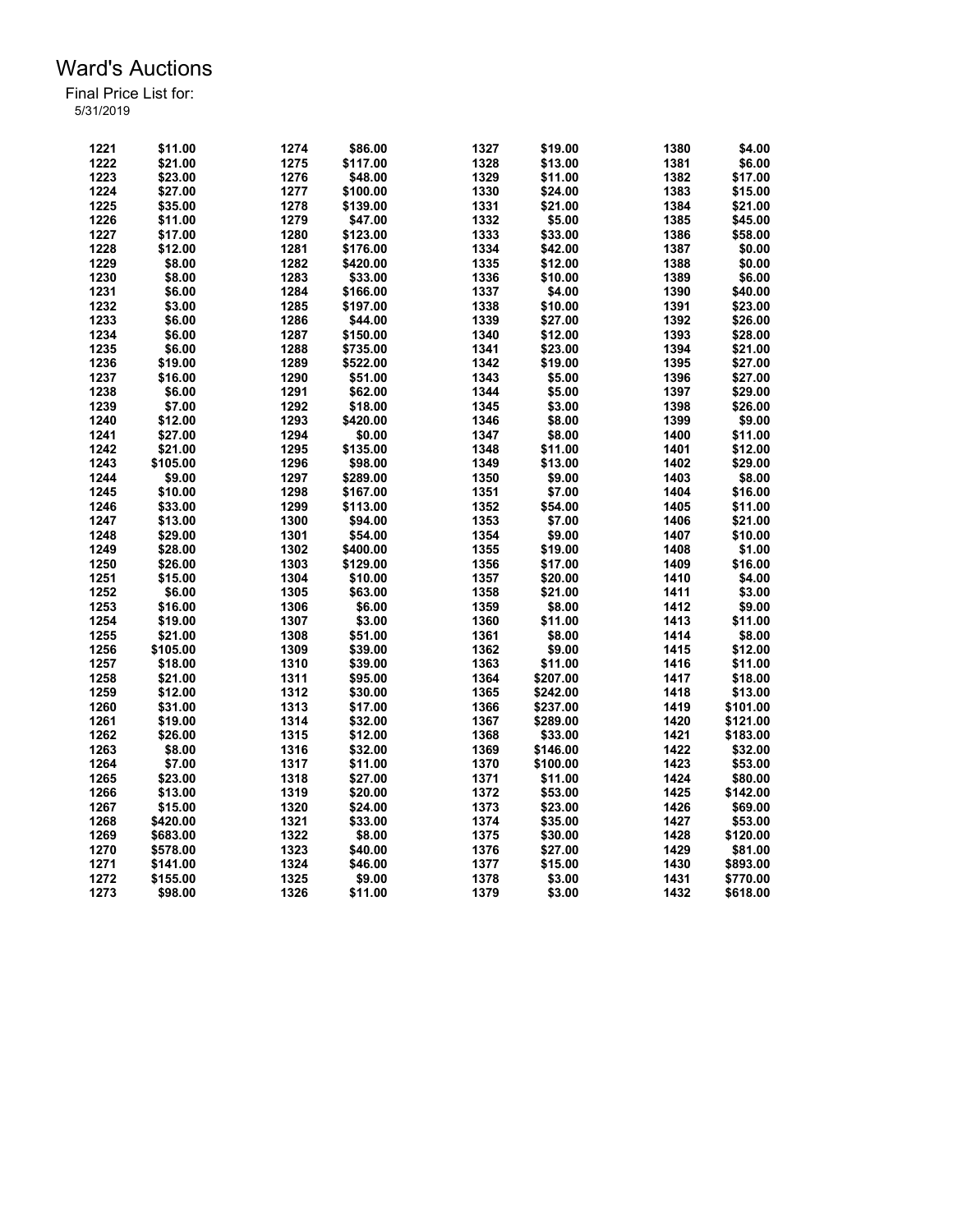| 1433 | \$63.00  | 1486 | \$11.00 | 1539 | \$13.00  | 1592 | \$2.00  |
|------|----------|------|---------|------|----------|------|---------|
| 1434 | \$210.00 | 1487 | \$8.00  | 1540 | \$18.00  | 1593 | \$13.00 |
| 1435 | \$317.00 | 1488 | \$25.00 | 1541 | \$18.00  | 1594 | \$27.00 |
| 1436 | \$150.00 | 1489 | \$29.00 | 1542 | \$27.00  | 1595 | \$16.00 |
| 1437 | \$147.00 | 1490 | \$12.00 | 1543 | \$13.00  | 1596 | \$32.00 |
| 1438 | \$35.00  | 1491 | \$17.00 | 1544 | \$11.00  | 1597 | \$16.00 |
| 1439 | \$200.00 | 1492 | \$5.00  | 1545 | \$13.00  | 1598 | \$12.00 |
| 1440 | \$32.00  | 1493 | \$34.00 | 1546 | \$15.00  | 1599 | \$6.00  |
| 1441 | \$35.00  | 1494 | \$24.00 | 1547 | \$16.00  | 1600 | \$34.00 |
| 1442 | \$33.00  | 1495 | \$21.00 | 1548 | \$21.00  | 1601 | \$3.00  |
| 1443 | \$26.00  | 1496 | \$21.00 | 1549 | \$17.00  | 1602 | \$22.00 |
| 1444 | \$30.00  | 1497 | \$13.00 | 1550 | \$63.00  | 1603 | \$8.00  |
| 1445 | \$11.00  | 1498 | \$27.00 | 1551 | \$42.00  | 1604 | \$4.00  |
| 1446 | \$7.00   | 1499 | \$9.00  | 1552 | \$185.00 | 1605 | \$23.00 |
| 1447 | \$4.00   | 1500 | \$5.00  | 1553 | \$37.00  | 1606 | \$13.00 |
| 1448 | \$53.00  | 1501 | \$8.00  | 1554 | \$16.00  | 1607 | \$3.00  |
| 1449 | \$7.00   | 1502 | \$11.00 | 1555 | \$23.00  | 1608 | \$23.00 |
| 1450 | \$76.00  | 1503 | \$42.00 | 1556 | \$11.00  | 1609 | \$5.00  |
| 1451 | \$2.00   | 1504 | \$11.00 | 1557 | \$33.00  | 1610 | \$3.00  |
| 1452 | \$5.00   | 1505 | \$11.00 | 1558 | \$6.00   | 1611 | \$32.00 |
| 1453 | \$10.00  | 1506 | \$13.00 | 1559 | \$14.00  | 1612 | \$21.00 |
| 1454 | \$11.00  | 1507 | \$17.00 | 1560 | \$4.00   | 1613 | \$27.00 |
| 1455 | \$27.00  | 1508 | \$1.00  | 1561 | \$4.00   | 1614 | \$5.00  |
|      |          |      |         |      |          |      |         |
| 1456 | \$71.00  | 1509 | \$7.00  | 1562 | \$4.00   | 1615 | \$27.00 |
| 1457 | \$50.00  | 1510 | \$23.00 | 1563 | \$384.00 | 1616 | \$4.00  |
| 1458 | \$42.00  | 1511 | \$9.00  | 1564 | \$24.00  | 1617 | \$12.00 |
| 1459 | \$39.00  | 1512 | \$5.00  | 1565 | \$95.00  | 1618 | \$12.00 |
| 1460 | \$11.00  | 1513 | \$0.00  | 1566 | \$25.00  | 1619 | \$15.00 |
| 1461 | \$13.00  | 1514 | \$9.00  | 1567 | \$47.00  | 1620 | \$7.00  |
| 1462 | \$9.00   | 1515 | \$11.00 | 1568 | \$33.00  | 1621 | \$5.00  |
| 1463 | \$10.00  | 1516 | \$8.00  | 1569 | \$48.00  | 1622 | \$10.00 |
| 1464 | \$1.00   | 1517 | \$45.00 | 1570 | \$14.00  | 1623 | \$6.00  |
| 1465 | \$20.00  | 1518 | \$7.00  | 1571 | \$11.00  | 1624 | \$18.00 |
| 1466 | \$16.00  | 1519 | \$5.00  | 1572 | \$9.00   | 1625 | \$1.00  |
| 1467 | \$22.00  | 1520 | \$3.00  | 1573 | \$4.00   | 1626 | \$11.00 |
| 1468 | \$24.00  | 1521 | \$11.00 | 1574 | \$27.00  | 1627 | \$16.00 |
| 1469 | \$31.00  | 1522 | \$17.00 | 1575 | \$23.00  | 1628 | \$7.00  |
| 1470 | \$16.00  | 1523 | \$6.00  | 1576 | \$18.00  | 1629 | \$7.00  |
| 1471 | \$13.00  | 1524 | \$9.00  | 1577 | \$16.00  | 1630 | \$7.00  |
| 1472 | \$15.00  | 1525 | \$17.00 | 1578 | \$12.00  | 1631 | \$7.00  |
| 1473 | \$58.00  | 1526 | \$21.00 | 1579 | \$27.00  | 1632 | \$9.00  |
| 1474 | \$24.00  | 1527 | \$19.00 | 1580 | \$9.00   | 1633 | \$18.00 |
| 1475 | \$63.00  | 1528 | \$32.00 | 1581 | \$13.00  | 1634 | \$42.00 |
| 1476 | \$21.00  | 1529 | \$17.00 | 1582 | \$26.00  | 1635 | \$24.00 |
| 1477 | \$32.00  | 1530 | \$16.00 | 1583 | \$16.00  | 1636 | \$30.00 |
| 1478 | \$55.00  | 1531 | \$16.00 | 1584 | \$7.00   | 1637 | \$14.00 |
| 1479 | \$44.00  | 1532 | \$18.00 | 1585 | \$31.00  | 1638 | \$15.00 |
| 1480 | \$133.00 | 1533 | \$22.00 | 1586 | \$4.00   | 1639 | \$11.00 |
| 1481 | \$16.00  | 1534 | \$15.00 | 1587 | \$4.00   | 1640 | \$8.00  |
| 1482 | \$13.00  | 1535 | \$13.00 | 1588 | \$6.00   | 1641 | \$17.00 |
| 1483 | \$26.00  | 1536 | \$90.00 | 1589 | \$10.00  | 1642 | \$33.00 |
| 1484 | \$13.00  | 1537 | \$6.00  | 1590 | \$9.00   | 1643 | \$33.00 |
| 1485 | \$6.00   | 1538 | \$10.00 | 1591 | \$2.00   | 1644 | \$37.00 |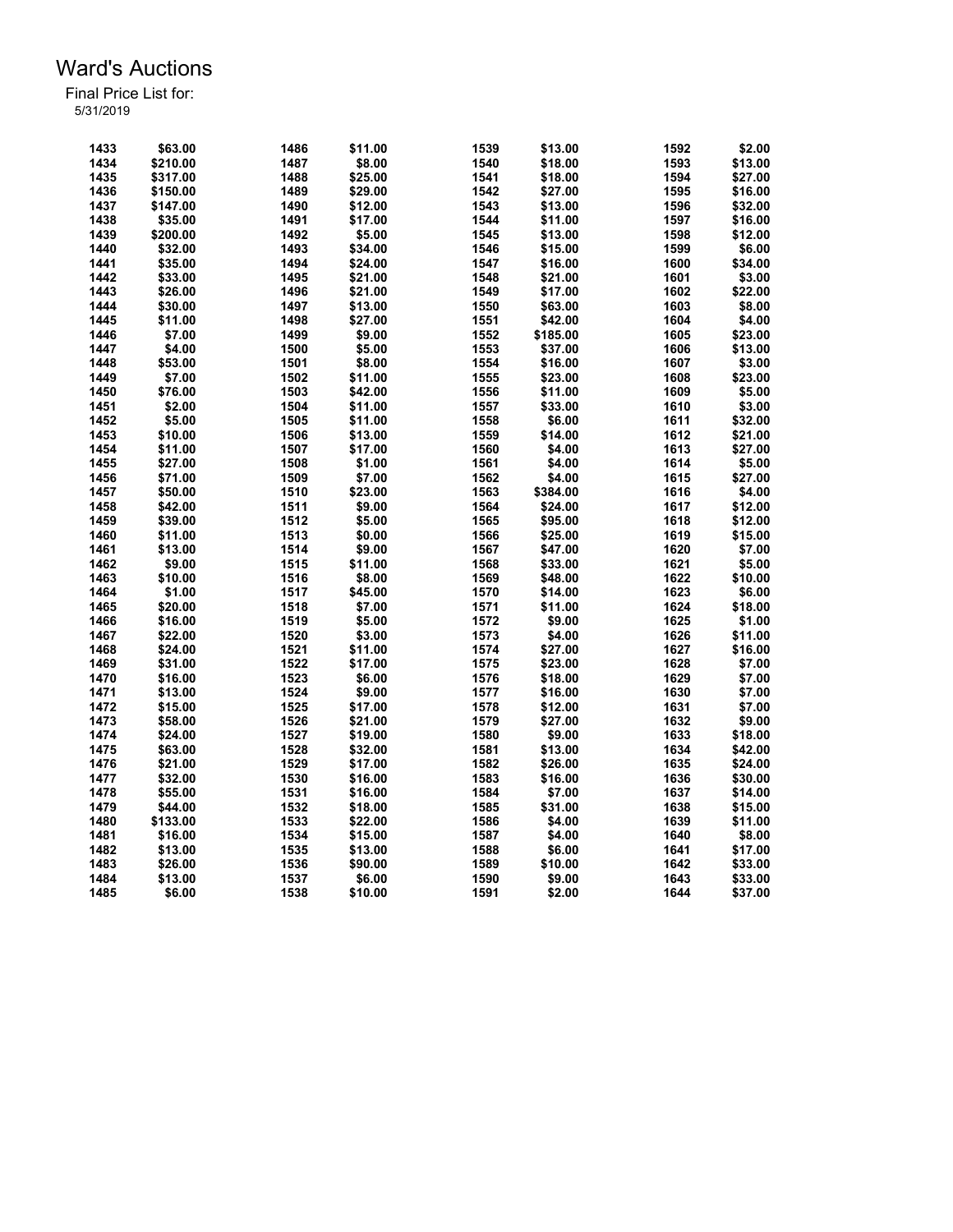| 1645 | \$8.00  | 1698 | \$71.00    | 2032 | \$33.00    | 2085 | \$11.00  |
|------|---------|------|------------|------|------------|------|----------|
| 1646 | \$63.00 | 1699 | \$52.00    | 2033 | \$37.00    | 2086 | \$11.00  |
| 1647 | \$16.00 | 1700 | \$33.00    | 2034 | \$37.00    | 2087 | \$28.00  |
| 1648 | \$21.00 | 1701 | \$79.00    | 2035 | \$120.00   | 2088 | \$15.00  |
| 1649 | \$16.00 | 1702 | \$84.00    | 2036 | \$1,260.00 | 2089 | \$11.00  |
| 1650 | \$12.00 | 1703 | \$25.00    | 2037 | \$153.00   | 2090 | \$15.00  |
| 1651 | \$8.00  | 1704 | \$16.00    | 2038 | \$40.00    | 2091 | \$42.00  |
| 1652 | \$10.00 | 1705 | \$11.00    | 2039 | \$149.00   | 2092 | \$55.00  |
| 1653 | \$13.00 | 1706 | \$12.00    | 2040 | \$93.00    | 2093 | \$11.00  |
| 1654 | \$8.00  | 1707 | \$27.00    | 2041 | \$163.00   | 2094 | \$66.00  |
| 1655 | \$1.00  | 1708 | \$9.00     | 2042 | \$87.00    | 2095 | \$278.00 |
| 1656 | \$6.00  | 1709 | \$25.00    | 2043 | \$93.00    | 2096 | \$65.00  |
| 1657 | \$13.00 | 1710 | \$184.00   | 2044 | \$635.00   | 2097 | \$77.00  |
| 1658 | \$20.00 | 1711 | \$48.00    | 2045 | \$79.00    | 2098 | \$10.00  |
| 1659 | \$24.00 | 1712 | \$53.00    | 2046 | \$66.00    | 2099 | \$150.00 |
| 1660 | \$44.00 | 1713 | \$84.00    | 2047 | \$41.00    | 2100 | \$45.00  |
| 1661 | \$29.00 | 1714 | \$105.00   | 2048 | \$53.00    | 2101 | \$32.00  |
| 1662 | \$36.00 | 1715 | \$105.00   | 2049 | \$46.00    | 2102 | \$16.00  |
| 1663 | \$40.00 | 1716 | \$201.00   | 2050 | \$70.00    | 2103 | \$13.00  |
| 1664 |         | 1717 |            | 2051 |            | 2104 |          |
|      | \$63.00 |      | \$158.00   |      | \$53.00    |      | \$17.00  |
| 1665 | \$29.00 | 1718 | \$203.00   | 2052 | \$372.00   | 2105 | \$11.00  |
| 1666 | \$99.00 | 2000 | \$250.00   | 2053 | \$798.00   | 2106 | \$11.00  |
| 1667 | \$84.00 | 2001 | \$267.00   | 2054 | \$504.00   | 2107 | \$16.00  |
| 1668 | \$80.00 | 2002 | \$1,313.00 | 2055 | \$58.00    | 2108 | \$16.00  |
| 1669 | \$60.00 | 2003 | \$200.00   | 2056 | \$75.00    | 2109 | \$23.00  |
| 1670 | \$23.00 | 2004 | \$248.00   | 2057 | \$155.00   | 2110 | \$12.00  |
| 1671 | \$0.00  | 2005 | \$132.00   | 2058 | \$91.00    | 2111 | \$11.00  |
| 1672 | \$21.00 | 2006 | \$70.00    | 2059 | \$263.00   | 2112 | \$9.00   |
| 1673 | \$5.00  | 2007 | \$525.00   | 2060 | \$63.00    | 2113 | \$16.00  |
| 1674 | \$0.00  | 2008 | \$273.00   | 2061 | \$105.00   | 2114 | \$0.00   |
| 1675 | \$5.00  | 2009 | \$163.00   | 2062 | \$223.00   | 2115 | \$5.00   |
| 1676 | \$0.00  | 2010 | \$700.00   | 2063 | \$25.00    | 2116 | \$19.00  |
| 1677 | \$37.00 | 2011 | \$155.00   | 2064 | \$126.00   | 2117 | \$13.00  |
| 1678 | \$40.00 | 2012 | \$163.00   | 2065 | \$48.00    | 2118 | \$15.00  |
| 1679 | \$31.00 | 2013 | \$132.00   | 2066 | \$142.00   | 2119 | \$13.00  |
| 1680 | \$30.00 | 2014 | \$0.00     | 2067 | \$199.00   | 2120 | \$181.00 |
| 1681 | \$5.00  | 2015 | \$63.00    | 2068 | \$118.00   | 2121 | \$70.00  |
| 1682 | \$5.00  | 2016 | \$189.00   | 2069 | \$222.00   | 2122 | \$377.00 |
| 1683 | \$0.00  | 2017 | \$75.00    | 2070 | \$13.00    | 2123 | \$93.00  |
| 1684 | \$5.00  | 2018 | \$74.00    | 2071 | \$13.00    | 2124 | \$63.00  |
| 1685 | \$9.00  | 2019 | \$210.00   | 2072 | \$18.00    | 2125 | \$34.00  |
| 1686 | \$0.00  | 2020 | \$84.00    | 2073 | \$63.00    | 2126 | \$49.00  |
| 1687 | \$8.00  | 2021 | \$158.00   | 2074 | \$15.00    | 2127 | \$44.00  |
| 1688 | \$11.00 | 2022 | \$55.00    | 2075 | \$27.00    | 2128 | \$147.00 |
| 1689 | \$5.00  | 2023 | \$147.00   | 2076 | \$166.00   | 2129 | \$117.00 |
| 1690 | \$0.00  | 2024 | \$263.00   | 2077 | \$53.00    | 2130 | \$25.00  |
| 1691 | \$0.00  | 2025 | \$311.00   | 2078 | \$13.00    | 2131 | \$29.00  |
| 1692 | \$9.00  | 2026 | \$84.00    | 2079 | \$8.00     | 2132 | \$44.00  |
| 1693 | \$13.00 | 2027 | \$163.00   | 2080 | \$40.00    | 2133 | \$79.00  |
| 1694 | \$5.00  | 2028 | \$150.00   | 2081 | \$26.00    | 2134 | \$79.00  |
|      |         | 2029 |            |      |            | 2135 |          |
| 1695 | \$11.00 |      | \$63.00    | 2082 | \$13.00    |      | \$65.00  |
| 1696 | \$17.00 | 2030 | \$93.00    | 2083 | \$21.00    | 2136 | \$100.00 |
| 1697 | \$38.00 | 2031 | \$38.00    | 2084 | \$13.00    | 2137 | \$23.00  |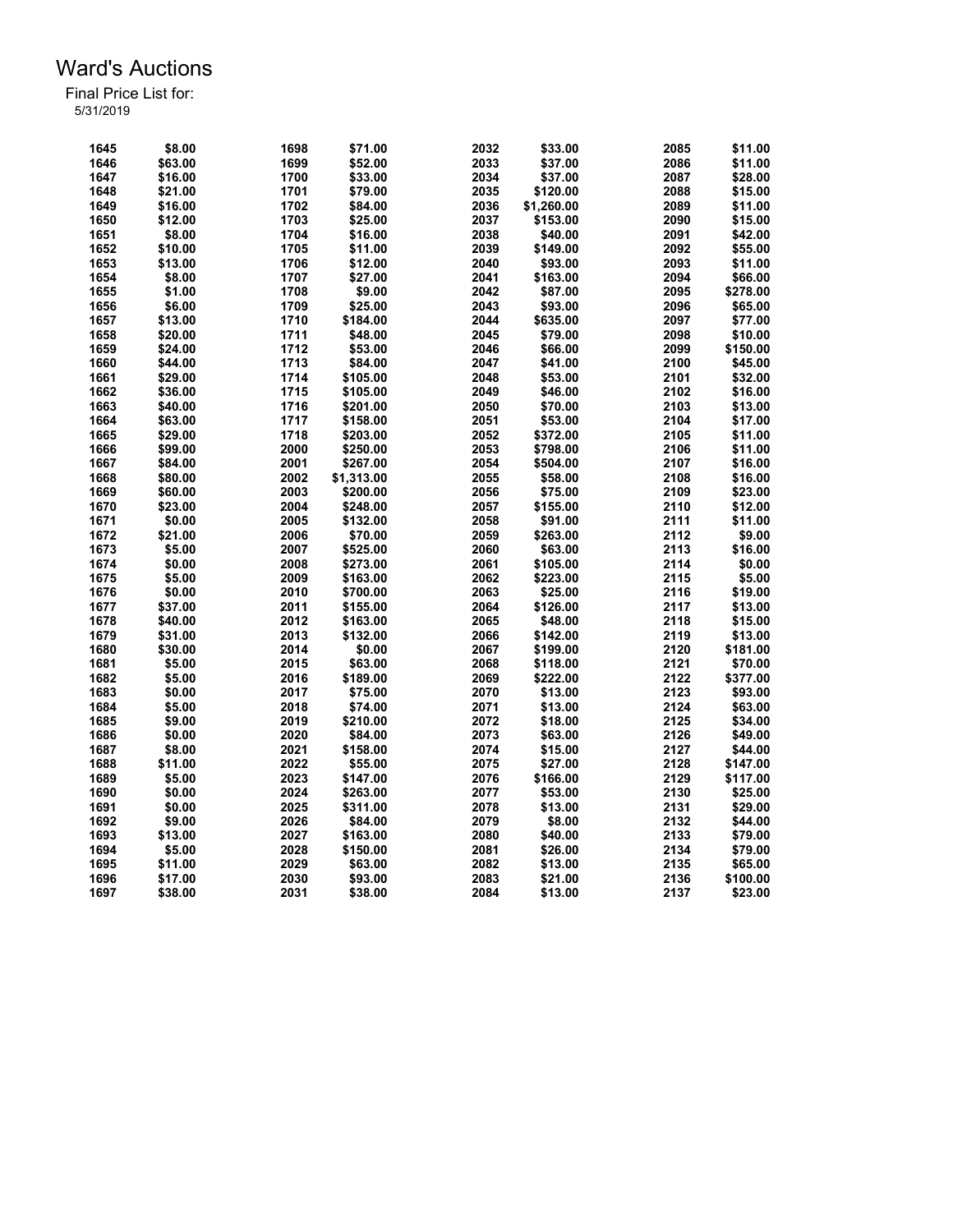| 2138         | \$19.00          | 2191         | \$63.00  | 2244 | \$88.00  | 2297         | \$24.00 |
|--------------|------------------|--------------|----------|------|----------|--------------|---------|
| 2139         | \$45.00          | 2192         | \$105.00 | 2245 | \$103.00 | 2298         | \$26.00 |
| 2140         | \$69.00          | 2193         | \$47.00  | 2246 | \$37.00  | 2299         | \$23.00 |
| 2141         | \$53.00          | 2194         | \$44.00  | 2247 | \$11.00  | 2300         | \$47.00 |
| 2142         | \$101.00         | 2195         | \$149.00 | 2248 | \$26.00  | 2301         | \$22.00 |
| 2143         | \$78.00          | 2196         | \$93.00  | 2249 | \$38.00  | 2302         | \$22.00 |
| 2144         | \$19.00          | 2197         | \$48.00  | 2250 | \$25.00  | 2303         | \$24.00 |
| 2145         | \$13.00          | 2198         | \$42.00  | 2251 | \$52.00  | 2304         | \$27.00 |
| 2146         | \$12.00          | 2199         | \$93.00  | 2252 | \$19.00  | 2305         | \$0.00  |
| 2147         | \$45.00          | 2200         | \$71.00  | 2253 | \$47.00  | 2306         | \$0.00  |
| 2148         | \$53.00          | 2201         | \$33.00  | 2254 | \$58.00  | 2307         | \$68.00 |
| 2149         | \$126.00         | 2202         | \$32.00  | 2255 | \$9.00   | 2308         | \$41.00 |
| 2150         | \$39.00          | 2203         | \$184.00 | 2256 | \$8.00   | 2309         | \$41.00 |
| 2151         | \$13.00          | 2204         | \$117.00 | 2257 | \$8.00   | 2310         | \$72.00 |
| 2152         | \$30.00          | 2205         | \$90.00  | 2258 | \$13.00  | 2311         | \$4.00  |
| 2153         | \$48.00          | 2206         | \$29.00  | 2259 | \$16.00  | 2312         | \$16.00 |
| 2154         | \$26.00          | 2207         | \$7.00   | 2260 | \$16.00  | 2313         | \$9.00  |
| 2155         | \$8.00           | 2208         | \$69.00  | 2261 | \$17.00  | 2314         | \$3.00  |
|              | \$25.00          | 2209         |          | 2262 |          | 2315         |         |
| 2156         |                  |              | \$130.00 | 2263 | \$21.00  |              | \$23.00 |
| 2157<br>2158 | \$4.00<br>\$9.00 | 2210<br>2211 | \$231.00 | 2264 | \$6.00   | 2316<br>2317 | \$27.00 |
|              |                  |              | \$53.00  |      | \$9.00   | 2318         | \$11.00 |
| 2159         | \$7.00           | 2212         | \$93.00  | 2265 | \$6.00   |              | \$11.00 |
| 2160         | \$17.00          | 2213         | \$70.00  | 2266 | \$29.00  | 2319         | \$7.00  |
| 2161         | \$10.00          | 2214         | \$105.00 | 2267 | \$27.00  | 2320         | \$11.00 |
| 2162         | \$6.00           | 2215         | \$184.00 | 2268 | \$23.00  | 2321         | \$16.00 |
| 2163         | \$34.00          | 2216         | \$142.00 | 2269 | \$15.00  | 2322         | \$9.00  |
| 2164         | \$81.00          | 2217         | \$34.00  | 2270 | \$9.00   | 2323         | \$16.00 |
| 2165         | \$65.00          | 2218         | \$27.00  | 2271 | \$6.00   | 2324         | \$21.00 |
| 2166         | \$150.00         | 2219         | \$66.00  | 2272 | \$3.00   | 2325         | \$5.00  |
| 2167         | \$210.00         | 2220         | \$55.00  | 2273 | \$4.00   | 2326         | \$4.00  |
| 2168         | \$25.00          | 2221         | \$15.00  | 2274 | \$18.00  | 2327         | \$21.00 |
| 2169         | \$50.00          | 2222         | \$167.00 | 2275 | \$24.00  | 2328         | \$5.00  |
| 2170         | \$81.00          | 2223         | \$76.00  | 2276 | \$11.00  | 2329         | \$10.00 |
| 2171         | \$37.00          | 2224         | \$35.00  | 2277 | \$11.00  | 2330         | \$25.00 |
| 2172         | \$71.00          | 2225         | \$16.00  | 2278 | \$12.00  | 2331         | \$5.00  |
| 2173         | \$53.00          | 2226         | \$17.00  | 2279 | \$24.00  | 2332         | \$5.00  |
| 2174         | \$111.00         | 2227         | \$29.00  | 2280 | \$14.00  | 2333         | \$5.00  |
| 2175         | \$55.00          | 2228         | \$12.00  | 2281 | \$23.00  | 2334         | \$6.00  |
| 2176         | \$60.00          | 2229         | \$27.00  | 2282 | \$14.00  | 2335         | \$0.00  |
| 2177         | \$268.00         | 2230         | \$156.00 | 2283 | \$5.00   | 2336         | \$4.00  |
| 2178         | \$72.00          | 2231         | \$210.00 | 2284 | \$7.00   | 2337         | \$4.00  |
| 2179         | \$93.00          | 2232         | \$142.00 | 2285 | \$0.00   | 2338         | \$11.00 |
| 2180         | \$58.00          | 2233         | \$477.00 | 2286 | \$14.00  | 2339         | \$11.00 |
| 2181         | \$59.00          | 2234         | \$205.00 | 2287 | \$33.00  | 2340         | \$13.00 |
| 2182         | \$88.00          | 2235         | \$92.00  | 2288 | \$6.00   | 2341         | \$25.00 |
| 2183         | \$32.00          | 2236         | \$21.00  | 2289 | \$15.00  | 2342         | \$40.00 |
| 2184         | \$47.00          | 2237         | \$58.00  | 2290 | \$15.00  | 2343         | \$27.00 |
| 2185         | \$70.00          | 2238         | \$42.00  | 2291 | \$8.00   | 2344         | \$13.00 |
| 2186         | \$95.00          | 2239         | \$28.00  | 2292 | \$7.00   | 2345         | \$15.00 |
| 2187         | \$70.00          | 2240         | \$45.00  | 2293 | \$11.00  | 2346         | \$19.00 |
| 2188         | \$50.00          | 2241         | \$66.00  | 2294 | \$3.00   | 2347         | \$23.00 |
| 2189         | \$100.00         | 2242         | \$58.00  | 2295 | \$25.00  | 2348         | \$40.00 |
| 2190         | \$133.00         | 2243         | \$12.00  | 2296 | \$11.00  | 2349         | \$19.00 |
|              |                  |              |          |      |          |              |         |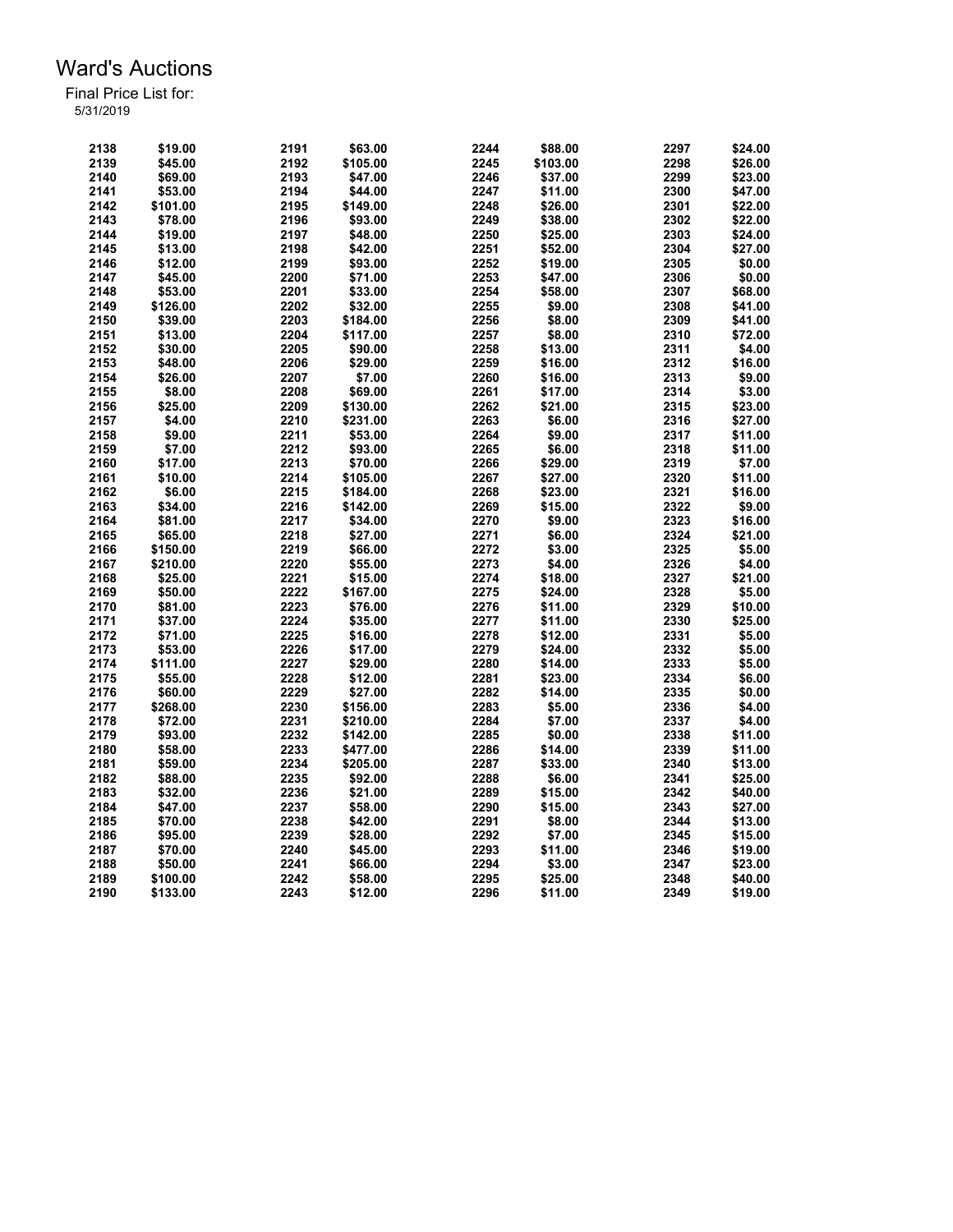| 2350 | \$6.00  | 2403 | \$8.00   | 2456 | \$18.00 | 2509 | \$32.00  |
|------|---------|------|----------|------|---------|------|----------|
| 2351 | \$35.00 | 2404 | \$18.00  | 2457 | \$5.00  | 2510 | \$8.00   |
| 2352 | \$12.00 | 2405 | \$16.00  | 2458 | \$7.00  | 2511 | \$3.00   |
| 2353 | \$21.00 | 2406 | \$79.00  | 2459 | \$5.00  | 2512 | \$6.00   |
| 2354 | \$35.00 | 2407 | \$79.00  | 2460 | \$5.00  | 2513 | \$7.00   |
| 2355 | \$12.00 | 2408 | \$0.00   | 2461 | \$63.00 | 2514 | \$7.00   |
| 2356 | \$5.00  | 2409 | \$9.00   | 2462 | \$12.00 | 2515 | \$5.00   |
| 2357 | \$5.00  | 2410 | \$13.00  | 2463 | \$20.00 | 2516 | \$5.00   |
| 2358 | \$12.00 | 2411 | \$14.00  | 2464 | \$9.00  | 2517 | \$8.00   |
| 2359 | \$10.00 | 2412 | \$4.00   | 2465 | \$7.00  | 2518 | \$6.00   |
| 2360 | \$16.00 | 2413 | \$8.00   | 2466 | \$5.00  | 2519 | \$27.00  |
| 2361 | \$9.00  | 2414 | \$8.00   | 2467 | \$7.00  | 2520 | \$17.00  |
|      |         |      |          |      |         |      |          |
| 2362 | \$10.00 | 2415 | \$8.00   | 2468 | \$5.00  | 2521 | \$29.00  |
| 2363 | \$11.00 | 2416 | \$19.00  | 2469 | \$8.00  | 2522 | \$2.00   |
| 2364 | \$2.00  | 2417 | \$16.00  | 2470 | \$12.00 | 2523 | \$12.00  |
| 2365 | \$5.00  | 2418 | \$21.00  | 2471 | \$5.00  | 2524 | \$12.00  |
| 2366 | \$3.00  | 2419 | \$10.00  | 2472 | \$7.00  | 2525 | \$38.00  |
| 2367 | \$4.00  | 2420 | \$3.00   | 2473 | \$6.00  | 2526 | \$12.00  |
| 2368 | \$4.00  | 2421 | \$46.00  | 2474 | \$6.00  | 2527 | \$2.00   |
| 2369 | \$5.00  | 2422 | \$2.00   | 2475 | \$16.00 | 2528 | \$150.00 |
| 2370 | \$4.00  | 2423 | \$32.00  | 2476 | \$17.00 | 2529 | \$8.00   |
| 2371 | \$7.00  | 2424 | \$138.00 | 2477 | \$14.00 | 2530 | \$5.00   |
| 2372 | \$9.00  | 2425 | \$53.00  | 2478 | \$18.00 | 2531 | \$17.00  |
| 2373 | \$5.00  | 2426 | \$70.00  | 2479 | \$6.00  | 2532 | \$6.00   |
| 2374 | \$5.00  | 2427 | \$55.00  | 2480 | \$4.00  | 2533 | \$4.00   |
| 2375 | \$4.00  | 2428 | \$28.00  | 2481 | \$27.00 | 2534 | \$2.00   |
| 2376 | \$4.00  | 2429 | \$16.00  | 2482 | \$2.00  | 2535 | \$10.00  |
| 2377 | \$4.00  | 2430 | \$19.00  | 2483 | \$6.00  | 2536 | \$29.00  |
| 2378 | \$10.00 | 2431 | \$47.00  | 2484 | \$3.00  | 2537 | \$4.00   |
| 2379 | \$16.00 | 2432 | \$22.00  | 2485 | \$3.00  | 2538 | \$11.00  |
| 2380 | \$39.00 | 2433 | \$12.00  | 2486 | \$3.00  | 2539 | \$11.00  |
| 2381 | \$11.00 | 2434 | \$6.00   | 2487 | \$2.00  | 2540 | \$5.00   |
| 2382 | \$17.00 | 2435 | \$10.00  | 2488 | \$3.00  | 2541 | \$29.00  |
| 2383 | \$4.00  | 2436 | \$0.00   | 2489 | \$32.00 | 2542 | \$15.00  |
| 2384 | \$4.00  | 2437 | \$3.00   | 2490 | \$2.00  | 2543 | \$3.00   |
| 2385 | \$12.00 | 2438 | \$8.00   | 2491 | \$4.00  | 2544 | \$4.00   |
|      |         |      |          |      |         |      |          |
| 2386 | \$11.00 | 2439 | \$35.00  | 2492 | \$18.00 | 2545 | \$15.00  |
| 2387 | \$10.00 | 2440 | \$20.00  | 2493 | \$17.00 | 2546 | \$12.00  |
| 2388 | \$77.00 | 2441 | \$33.00  | 2494 | \$35.00 | 2547 | \$19.00  |
| 2389 | \$16.00 | 2442 | \$36.00  | 2495 | \$7.00  | 2548 | \$9.00   |
| 2390 | \$0.00  | 2443 | \$29.00  | 2496 | \$28.00 | 2549 | \$21.00  |
| 2391 | \$4.00  | 2444 | \$27.00  | 2497 | \$32.00 | 2550 | \$9.00   |
| 2392 | \$5.00  | 2445 | \$4.00   | 2498 | \$17.00 | 2551 | \$7.00   |
| 2393 | \$16.00 | 2446 | \$4.00   | 2499 | \$15.00 | 2552 | \$14.00  |
| 2394 | \$5.00  | 2447 | \$4.00   | 2500 | \$32.00 | 2553 | \$18.00  |
| 2395 | \$4.00  | 2448 | \$42.00  | 2501 | \$27.00 | 2554 | \$20.00  |
| 2396 | \$4.00  | 2449 | \$13.00  | 2502 | \$5.00  | 2555 | \$10.00  |
| 2397 | \$12.00 | 2450 | \$24.00  | 2503 | \$15.00 | 2556 | \$27.00  |
| 2398 | \$16.00 | 2451 | \$23.00  | 2504 | \$5.00  | 2557 | \$11.00  |
| 2399 | \$16.00 | 2452 | \$32.00  | 2505 | \$9.00  | 2558 | \$9.00   |
| 2400 | \$0.00  | 2453 | \$12.00  | 2506 | \$6.00  | 2559 | \$19.00  |
| 2401 | \$0.00  | 2454 | \$7.00   | 2507 | \$4.00  | 2560 | \$11.00  |
| 2402 | \$4.00  | 2455 | \$15.00  | 2508 | \$5.00  | 2561 | \$7.00   |
|      |         |      |          |      |         |      |          |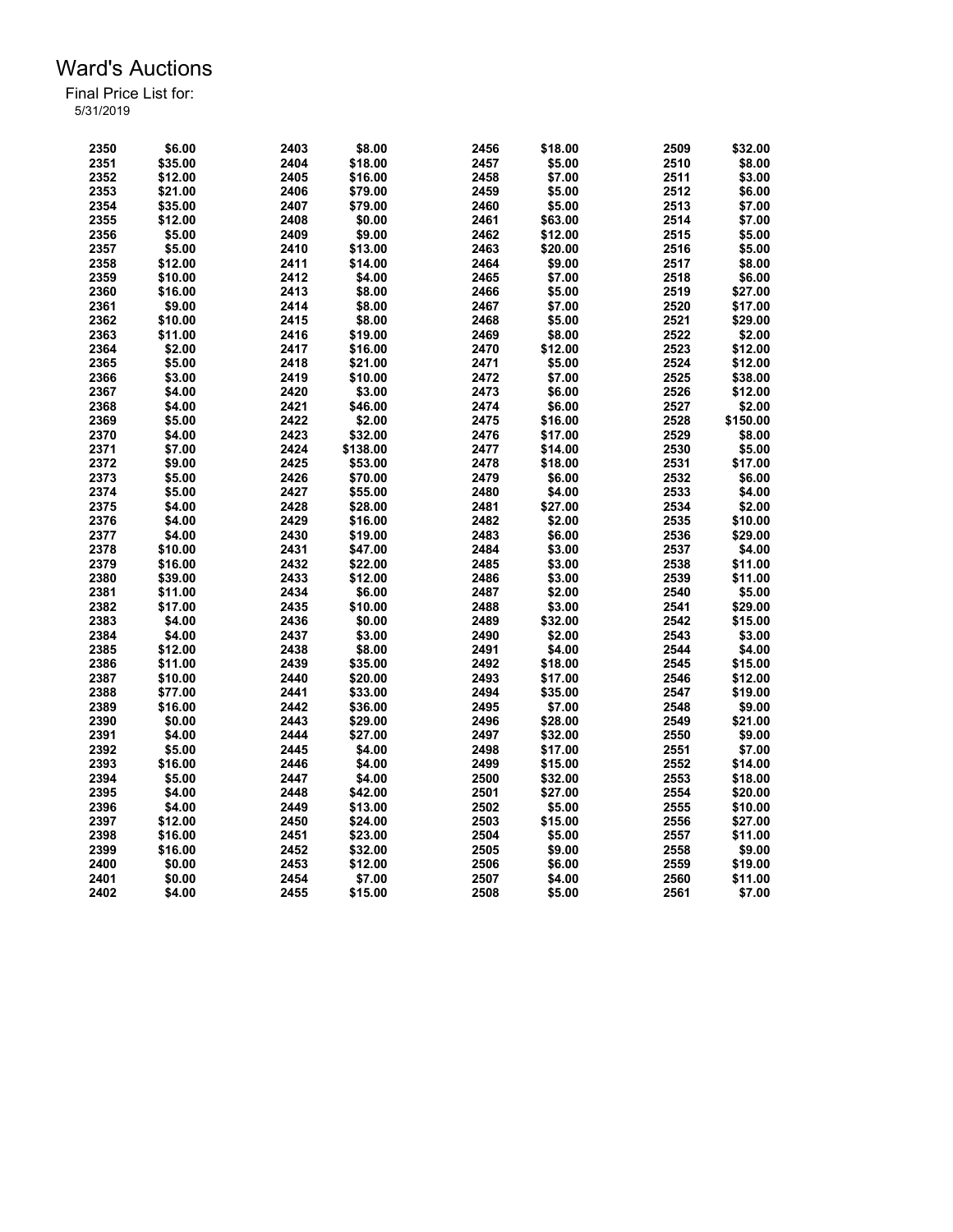| 2562 | \$7.00  | 2615 | \$3.00            | 2668 | \$8.00             | 2721 | \$16.00 |
|------|---------|------|-------------------|------|--------------------|------|---------|
| 2563 | \$6.00  | 2616 | \$33.00           | 2669 | \$8.00             | 2722 | \$15.00 |
| 2564 | \$8.00  | 2617 | \$11.00           | 2670 | \$6.00             | 2723 | \$5.00  |
| 2565 | \$6.00  | 2618 | \$16.00           | 2671 | \$13.00            | 2724 | \$12.00 |
| 2566 | \$4.00  | 2619 | \$9.00            | 2672 | \$9.00             | 2725 | \$13.00 |
| 2567 | \$17.00 | 2620 | \$24.00           | 2673 | \$6.00             | 2726 | \$21.00 |
| 2568 | \$21.00 | 2621 | \$16.00           | 2674 | \$3.00             | 2727 | \$9.00  |
| 2569 | \$7.00  | 2622 | \$13.00           | 2675 | \$9.00             | 2728 | \$10.00 |
| 2570 | \$54.00 | 2623 | \$12.00           | 2676 | \$10.00            | 2729 | \$5.00  |
| 2571 | \$33.00 | 2624 | \$6.00            | 2677 | \$9.00             | 2730 | \$15.00 |
| 2572 | \$7.00  | 2625 | \$29.00           | 2678 | \$16.00            | 2731 | \$21.00 |
| 2573 | \$19.00 | 2626 | \$13.00           | 2679 | \$11.00            | 2732 | \$7.00  |
| 2574 | \$7.00  | 2627 | \$6.00            | 2680 | \$31.00            | 2733 | \$58.00 |
| 2575 | \$25.00 | 2628 | \$13.00           | 2681 | \$7.00             | 2734 | \$29.00 |
| 2576 | \$37.00 | 2629 | \$104.00          | 2682 | \$36.00            | 2735 | \$7.00  |
| 2577 | \$8.00  | 2630 | \$8.00            | 2683 | \$16.00            | 2736 | \$17.00 |
| 2578 | \$24.00 | 2631 | \$9.00            | 2684 | \$39.00            | 2737 | \$3.00  |
| 2579 | \$5.00  | 2632 | \$16.00           | 2685 | \$8.00             | 2738 | \$8.00  |
| 2580 | \$25.00 | 2633 | \$9.00            | 2686 | \$37.00            | 2739 | \$6.00  |
| 2581 | \$6.00  | 2634 | \$9.00            | 2687 | \$15.00            | 2740 | \$19.00 |
| 2582 | \$15.00 | 2635 |                   | 2688 |                    | 2741 | \$15.00 |
| 2583 | \$11.00 | 2636 | \$14.00<br>\$5.00 | 2689 | \$19.00<br>\$21.00 | 2742 | \$5.00  |
|      |         |      |                   | 2690 |                    | 2743 |         |
| 2584 | \$10.00 | 2637 | \$14.00           |      | \$10.00            |      | \$21.00 |
| 2585 | \$25.00 | 2638 | \$10.00           | 2691 | \$6.00             | 2744 | \$8.00  |
| 2586 | \$23.00 | 2639 | \$8.00            | 2692 | \$16.00            | 2745 | \$5.00  |
| 2587 | \$13.00 | 2640 | \$7.00            | 2693 | \$21.00            | 2746 | \$16.00 |
| 2588 | \$16.00 | 2641 | \$17.00           | 2694 | \$24.00            | 2747 | \$9.00  |
| 2589 | \$9.00  | 2642 | \$13.00           | 2695 | \$13.00            | 2748 | \$6.00  |
| 2590 | \$25.00 | 2643 | \$28.00           | 2696 | \$20.00            | 2749 | \$13.00 |
| 2591 | \$15.00 | 2644 | \$7.00            | 2697 | \$13.00            | 2750 | \$18.00 |
| 2592 | \$53.00 | 2645 | \$9.00            | 2698 | \$21.00            | 2751 | \$21.00 |
| 2593 | \$13.00 | 2646 | \$12.00           | 2699 | \$27.00            | 2752 | \$8.00  |
| 2594 | \$11.00 | 2647 | \$10.00           | 2700 | \$16.00            | 2753 | \$6.00  |
| 2595 | \$4.00  | 2648 | \$9.00            | 2701 | \$13.00            | 2754 | \$5.00  |
| 2596 | \$4.00  | 2649 | \$12.00           | 2702 | \$7.00             | 2755 | \$21.00 |
| 2597 | \$11.00 | 2650 | \$16.00           | 2703 | \$26.00            | 2756 | \$26.00 |
| 2598 | \$19.00 | 2651 | \$17.00           | 2704 | \$4.00             | 2757 | \$23.00 |
| 2599 | \$10.00 | 2652 | \$37.00           | 2705 | \$11.00            | 2758 | \$16.00 |
| 2600 | \$6.00  | 2653 | \$13.00           | 2706 | \$9.00             | 2759 | \$37.00 |
| 2601 | \$4.00  | 2654 | \$14.00           | 2707 | \$6.00             | 2760 | \$8.00  |
| 2602 | \$9.00  | 2655 | \$11.00           | 2708 | \$5.00             | 2761 | \$12.00 |
| 2603 | \$8.00  | 2656 | \$21.00           | 2709 | \$3.00             | 2762 | \$13.00 |
| 2604 | \$7.00  | 2657 | \$32.00           | 2710 | \$5.00             | 2763 | \$8.00  |
| 2605 | \$9.00  | 2658 | \$7.00            | 2711 | \$11.00            | 2764 | \$5.00  |
| 2606 | \$16.00 | 2659 | \$16.00           | 2712 | \$8.00             | 2765 | \$10.00 |
| 2607 | \$19.00 | 2660 | \$17.00           | 2713 | \$7.00             | 2766 | \$6.00  |
| 2608 | \$24.00 | 2661 | \$7.00            | 2714 | \$5.00             | 2767 | \$7.00  |
| 2609 | \$11.00 | 2662 | \$13.00           | 2715 | \$7.00             | 2768 | \$5.00  |
| 2610 | \$10.00 | 2663 | \$9.00            | 2716 | \$6.00             | 2769 | \$4.00  |
| 2611 | \$4.00  | 2664 | \$14.00           | 2717 | \$30.00            | 2770 | \$7.00  |
| 2612 | \$13.00 | 2665 | \$6.00            | 2718 | \$13.00            | 2771 | \$12.00 |
| 2613 | \$7.00  | 2666 | \$3.00            | 2719 | \$4.00             | 2772 | \$9.00  |
| 2614 | \$10.00 | 2667 | \$9.00            | 2720 | \$8.00             | 2773 | \$11.00 |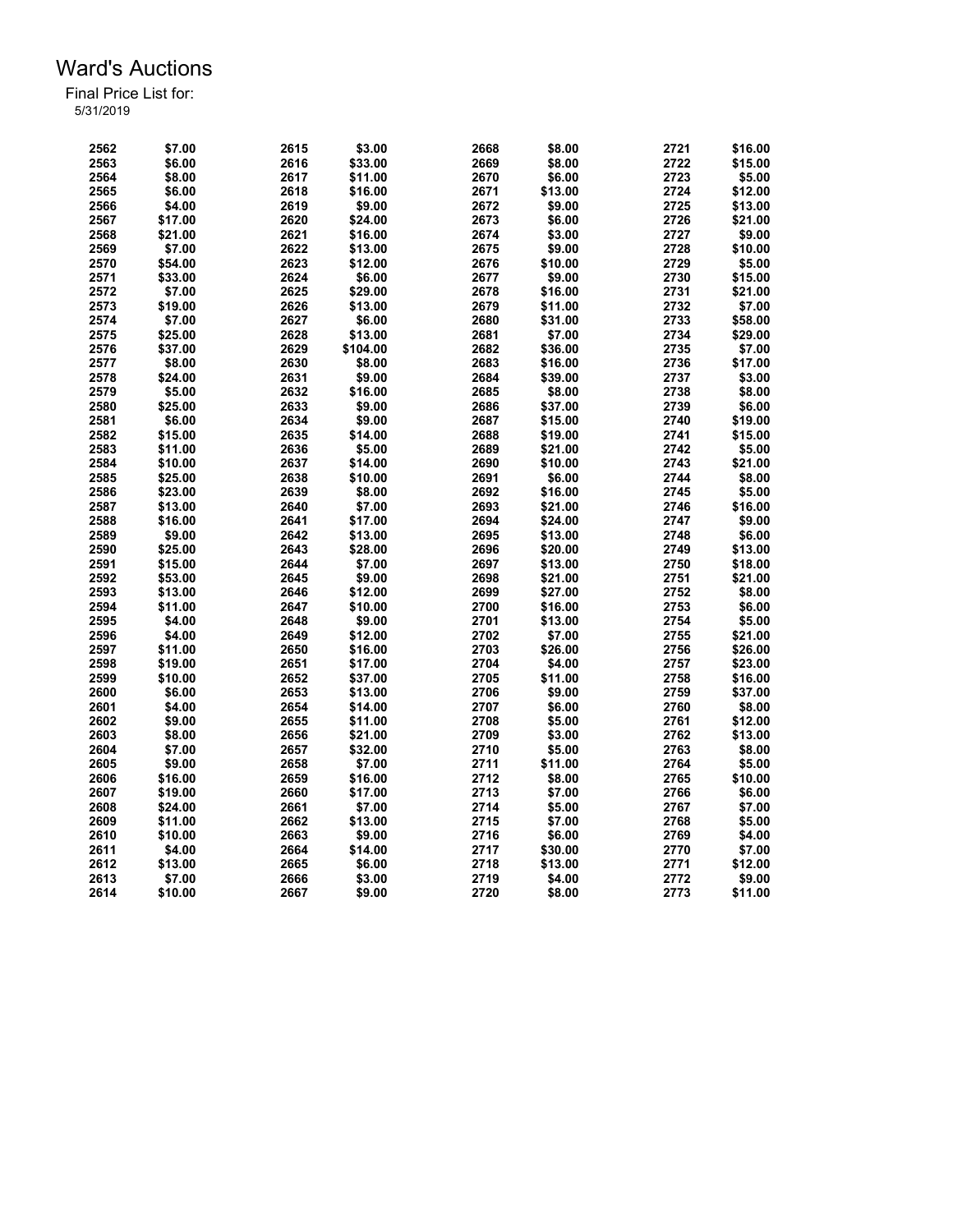| 2774 | \$7.00  | 2827 | \$10.00 | 2880 | \$13.00  | 2933 | \$38.00  |
|------|---------|------|---------|------|----------|------|----------|
| 2775 | \$19.00 | 2828 | \$4.00  | 2881 | \$10.00  | 2934 | \$9.00   |
| 2776 | \$6.00  | 2829 | \$11.00 | 2882 | \$12.00  | 2935 | \$12.00  |
| 2777 | \$13.00 | 2830 | \$4.00  | 2883 | \$8.00   | 2936 | \$16.00  |
| 2778 | \$13.00 | 2831 | \$6.00  | 2884 | \$5.00   | 2937 | \$11.00  |
| 2779 | \$13.00 | 2832 | \$40.00 | 2885 | \$5.00   | 2938 | \$10.00  |
| 2780 | \$23.00 | 2833 | \$4.00  | 2886 | \$20.00  | 2939 | \$302.00 |
| 2781 | \$17.00 | 2834 | \$13.00 | 2887 | \$65.00  | 2940 | \$210.00 |
| 2782 | \$12.00 | 2835 | \$21.00 | 2888 | \$33.00  | 2941 | \$126.00 |
| 2783 | \$15.00 | 2836 | \$5.00  | 2889 | \$23.00  | 2942 | \$114.00 |
| 2784 | \$9.00  | 2837 | \$5.00  | 2890 | \$5.00   | 2943 | \$116.00 |
| 2785 | \$9.00  | 2838 | \$6.00  | 2891 | \$5.00   | 2944 | \$129.00 |
| 2786 | \$12.00 | 2839 | \$23.00 | 2892 | \$5.00   | 2945 | \$72.00  |
| 2787 | \$13.00 | 2840 | \$21.00 | 2893 | \$6.00   | 2946 | \$174.00 |
| 2788 | \$33.00 | 2841 | \$16.00 | 2894 | \$14.00  | 2947 | \$225.00 |
| 2789 | \$7.00  | 2842 | \$21.00 | 2895 | \$11.00  | 2948 | \$174.00 |
| 2790 | \$19.00 | 2843 | \$12.00 | 2896 | \$11.00  | 2949 | \$43.00  |
| 2791 | \$34.00 | 2844 | \$48.00 | 2897 | \$11.00  | 2950 | \$91.00  |
| 2792 | \$11.00 | 2845 | \$59.00 | 2898 | \$18.00  | 2951 | \$51.00  |
| 2793 | \$29.00 | 2846 |         | 2899 |          | 2952 | \$44.00  |
| 2794 |         | 2847 | \$13.00 | 2900 | \$19.00  | 2953 |          |
|      | \$10.00 |      | \$21.00 |      | \$13.00  | 2954 | \$154.00 |
| 2795 | \$46.00 | 2848 | \$22.00 | 2901 | \$16.00  |      | \$42.00  |
| 2796 | \$16.00 | 2849 | \$23.00 | 2902 | \$10.00  | 2955 | \$23.00  |
| 2797 | \$46.00 | 2850 | \$16.00 | 2903 | \$10.00  | 2956 | \$20.00  |
| 2798 | \$27.00 | 2851 | \$10.00 | 2904 | \$5.00   | 2957 | \$20.00  |
| 2799 | \$17.00 | 2852 | \$17.00 | 2905 | \$25.00  | 2958 | \$27.00  |
| 2800 | \$5.00  | 2853 | \$21.00 | 2906 | \$29.00  | 2959 | \$25.00  |
| 2801 | \$30.00 | 2854 | \$14.00 | 2907 | \$17.00  | 2960 | \$27.00  |
| 2802 | \$5.00  | 2855 | \$11.00 | 2908 | \$13.00  | 2961 | \$97.00  |
| 2803 | \$8.00  | 2856 | \$11.00 | 2909 | \$30.00  | 2962 | \$74.00  |
| 2804 | \$3.00  | 2857 | \$12.00 | 2910 | \$34.00  | 2963 | \$48.00  |
| 2805 | \$27.00 | 2858 | \$5.00  | 2911 | \$19.00  | 2964 | \$39.00  |
| 2806 | \$6.00  | 2859 | \$6.00  | 2912 | \$39.00  | 2965 | \$157.00 |
| 2807 | \$10.00 | 2860 | \$23.00 | 2913 | \$19.00  | 2966 | \$210.00 |
| 2808 | \$5.00  | 2861 | \$17.00 | 2914 | \$37.00  | 2967 | \$51.00  |
| 2809 | \$13.00 | 2862 | \$10.00 | 2915 | \$120.00 | 2968 | \$79.00  |
| 2810 | \$12.00 | 2863 | \$24.00 | 2916 | \$14.00  | 2969 | \$121.00 |
| 2811 | \$10.00 | 2864 | \$21.00 | 2917 | \$54.00  | 2970 | \$55.00  |
| 2812 | \$6.00  | 2865 | \$4.00  | 2918 | \$119.00 | 2971 | \$24.00  |
| 2813 | \$8.00  | 2866 | \$9.00  | 2919 | \$9.00   | 2972 | \$67.00  |
| 2814 | \$15.00 | 2867 | \$12.00 | 2920 | \$8.00   | 2973 | \$32.00  |
| 2815 | \$11.00 | 2868 | \$16.00 | 2921 | \$8.00   | 2974 | \$32.00  |
| 2816 | \$8.00  | 2869 | \$11.00 | 2922 | \$27.00  | 2975 | \$21.00  |
| 2817 | \$27.00 | 2870 | \$4.00  | 2923 | \$21.00  | 2976 | \$27.00  |
| 2818 | \$5.00  | 2871 | \$5.00  | 2924 | \$21.00  | 2977 | \$23.00  |
| 2819 | \$7.00  | 2872 | \$17.00 | 2925 | \$12.00  | 2978 | \$16.00  |
| 2820 | \$4.00  | 2873 | \$16.00 | 2926 | \$16.00  | 2979 | \$16.00  |
| 2821 | \$12.00 | 2874 | \$5.00  | 2927 | \$10.00  | 2980 | \$23.00  |
| 2822 | \$21.00 | 2875 | \$8.00  | 2928 | \$9.00   | 2981 | \$7.00   |
| 2823 | \$24.00 | 2876 | \$7.00  | 2929 | \$35.00  | 2982 | \$644.00 |
| 2824 | \$18.00 | 2877 | \$15.00 | 2930 | \$9.00   | 2983 | \$205.00 |
| 2825 | \$27.00 | 2878 | \$10.00 | 2931 | \$9.00   | 2984 | \$52.00  |
| 2826 | \$17.00 | 2879 | \$4.00  | 2932 | \$44.00  | 2985 | \$90.00  |
|      |         |      |         |      |          |      |          |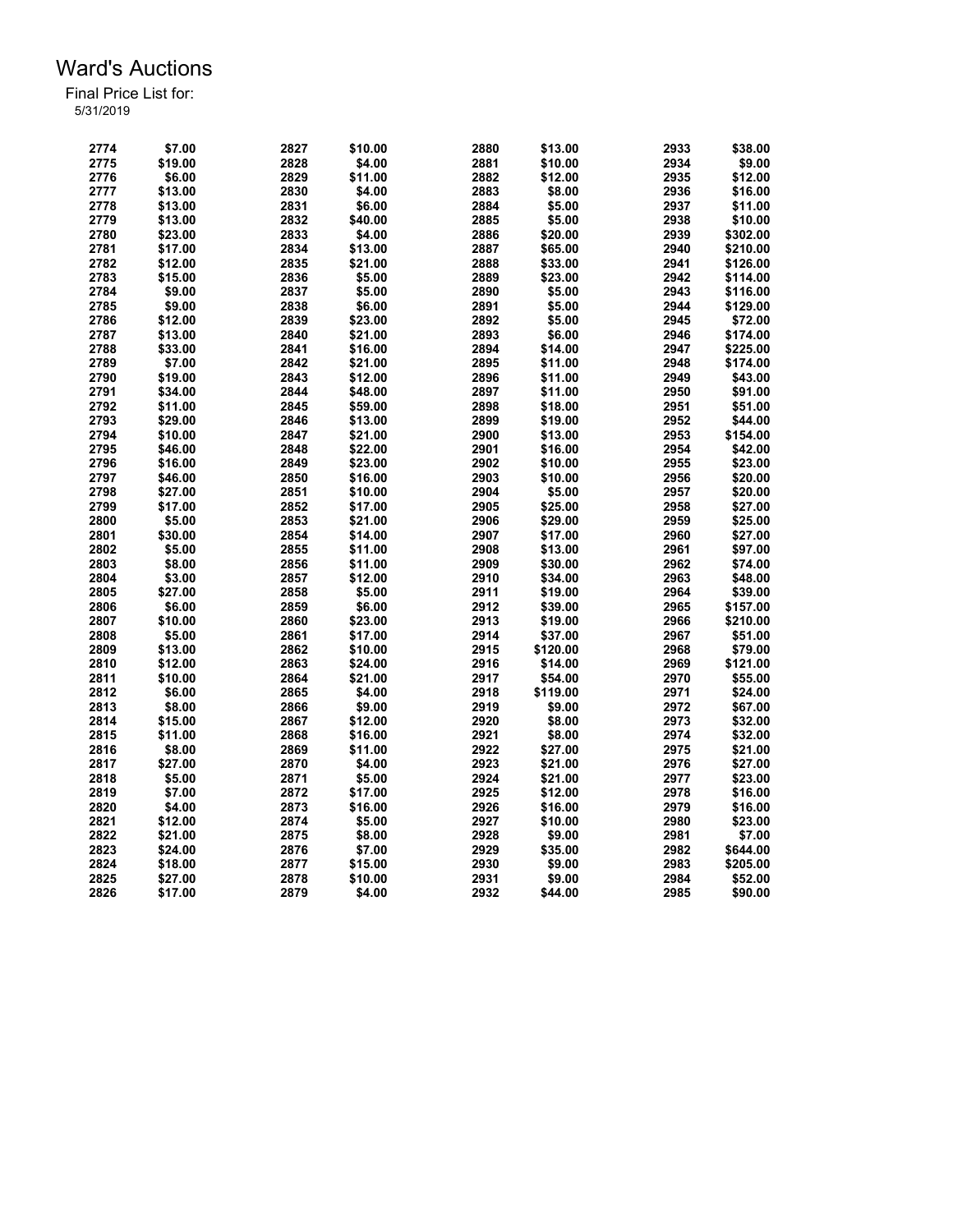| 2986 | \$79.00    | 3045 | \$368.00 | 3098 | \$20.00  | 3151 | \$15.00  |
|------|------------|------|----------|------|----------|------|----------|
| 2987 | \$40.00    | 3046 | \$184.00 | 3099 | \$142.00 | 3152 | \$36.00  |
| 2988 | \$53.00    | 3047 | \$58.00  | 3100 | \$33.00  | 3153 | \$14.00  |
| 2989 | \$47.00    | 3048 | \$83.00  | 3101 | \$105.00 | 3154 | \$47.00  |
| 2990 | \$42.00    | 3049 | \$176.00 | 3102 | \$184.00 | 3155 | \$46.00  |
| 2991 | \$52.00    | 3050 | \$350.00 | 3103 | \$192.00 | 3156 | \$34.00  |
| 2992 | \$25.00    | 3051 | \$368.00 | 3104 | \$186.00 | 3157 | \$16.00  |
| 2993 | \$25.00    | 3052 | \$405.00 | 3105 | \$259.00 | 3158 | \$10.00  |
| 2994 | \$126.00   | 3053 | \$237.00 | 3106 | \$46.00  | 3159 | \$61.00  |
| 2995 | \$33.00    | 3054 | \$201.00 | 3107 | \$35.00  | 3160 | \$51.00  |
| 2996 | \$14.00    | 3055 | \$27.00  | 3108 | \$46.00  | 3161 | \$75.00  |
| 2997 | \$31.00    | 3056 | \$70.00  | 3109 | \$53.00  | 3162 | \$54.00  |
| 2998 | \$40.00    | 3057 | \$17.00  | 3110 | \$42.00  | 3163 | \$60.00  |
| 2999 | \$18.00    | 3058 | \$17.00  | 3111 | \$42.00  | 3164 | \$20.00  |
| 3006 | \$525.00   | 3059 | \$53.00  | 3112 | \$47.00  | 3165 | \$0.00   |
| 3007 | \$1,764.00 | 3060 | \$45.00  | 3113 | \$88.00  | 3166 | \$19.00  |
| 3008 | \$1,628.00 | 3061 | \$14.00  | 3114 | \$58.00  | 3167 | \$30.00  |
| 3009 | \$132.00   | 3062 | \$228.00 | 3115 | \$91.00  | 3168 | \$37.00  |
| 3010 |            |      |          |      |          |      |          |
|      | \$941.00   | 3063 | \$140.00 | 3116 | \$125.00 | 3169 | \$31.00  |
| 3011 | \$104.00   | 3064 | \$128.00 | 3117 | \$84.00  | 3170 | \$32.00  |
| 3012 | \$725.00   | 3065 | \$289.00 | 3118 | \$227.00 | 3171 | \$35.00  |
| 3013 | \$237.00   | 3066 | \$158.00 | 3119 | \$217.00 | 3172 | \$24.00  |
| 3014 | \$47.00    | 3067 | \$53.00  | 3120 | \$34.00  | 3173 | \$18.00  |
| 3015 | \$34.00    | 3068 | \$32.00  | 3121 | \$48.00  | 3174 | \$17.00  |
| 3016 | \$15.00    | 3069 | \$80.00  | 3122 | \$49.00  | 3175 | \$342.00 |
| 3017 | \$32.00    | 3070 | \$18.00  | 3123 | \$84.00  | 3176 | \$390.00 |
| 3018 | \$74.00    | 3071 | \$79.00  | 3124 | \$90.00  | 3177 | \$96.00  |
| 3019 | \$625.00   | 3072 | \$80.00  | 3125 | \$73.00  | 3178 | \$13.00  |
| 3020 | \$667.00   | 3073 | \$66.00  | 3126 | \$138.00 | 3179 | \$20.00  |
| 3021 | \$53.00    | 3074 | \$27.00  | 3127 | \$168.00 | 3180 | \$35.00  |
| 3022 | \$347.00   | 3075 | \$300.00 | 3128 | \$86.00  | 3181 | \$35.00  |
| 3023 | \$53.00    | 3076 | \$467.00 | 3129 | \$103.00 | 3182 | \$93.00  |
| 3024 | \$268.00   | 3077 | \$606.00 | 3130 | \$69.00  | 3183 | \$147.00 |
| 3025 | \$94.00    | 3078 | \$190.00 | 3131 | \$63.00  | 3184 | \$65.00  |
| 3026 | \$110.00   | 3079 | \$289.00 | 3132 | \$140.00 | 3185 | \$9.00   |
| 3027 | \$226.00   | 3080 | \$273.00 | 3133 | \$93.00  | 3186 | \$35.00  |
| 3028 | \$500.00   | 3081 | \$89.00  | 3134 | \$49.00  | 3187 | \$37.00  |
| 3029 | \$336.00   | 3082 | \$155.00 | 3135 | \$105.00 | 3188 | \$44.00  |
| 3030 | \$126.00   | 3083 | \$117.00 | 3136 | \$50.00  | 3189 | \$25.00  |
| 3031 | \$350.00   | 3084 | \$107.00 | 3137 | \$57.00  | 3190 | \$21.00  |
| 3032 | \$140.00   | 3085 | \$74.00  | 3138 | \$38.00  | 3191 | \$21.00  |
| 3033 | \$420.00   | 3086 | \$21.00  | 3139 | \$93.00  | 3192 | \$21.00  |
| 3034 | \$116.00   | 3087 | \$158.00 | 3140 | \$98.00  | 3193 | \$37.00  |
| 3035 | \$165.00   | 3088 | \$62.00  | 3141 |          | 3194 | \$35.00  |
|      |            |      |          |      | \$72.00  |      |          |
| 3036 | \$94.00    | 3089 | \$71.00  | 3142 | \$56.00  | 3195 | \$21.00  |
| 3037 | \$168.00   | 3090 | \$142.00 | 3143 | \$24.00  | 3196 | \$19.00  |
| 3038 | \$237.00   | 3091 | \$174.00 | 3144 | \$39.00  | 3197 | \$31.00  |
| 3039 | \$158.00   | 3092 | \$16.00  | 3145 | \$100.00 | 3198 | \$31.00  |
| 3040 | \$350.00   | 3093 | \$20.00  | 3146 | \$6.00   | 3199 | \$16.00  |
| 3041 | \$420.00   | 3094 | \$36.00  | 3147 | \$16.00  | 3200 | \$15.00  |
| 3042 | \$888.00   | 3095 | \$22.00  | 3148 | \$53.00  | 3201 | \$16.00  |
| 3043 | \$290.00   | 3096 | \$315.00 | 3149 | \$11.00  | 3202 | \$16.00  |
| 3044 | \$50.00    | 3097 | \$37.00  | 3150 | \$13.00  | 3203 | \$42.00  |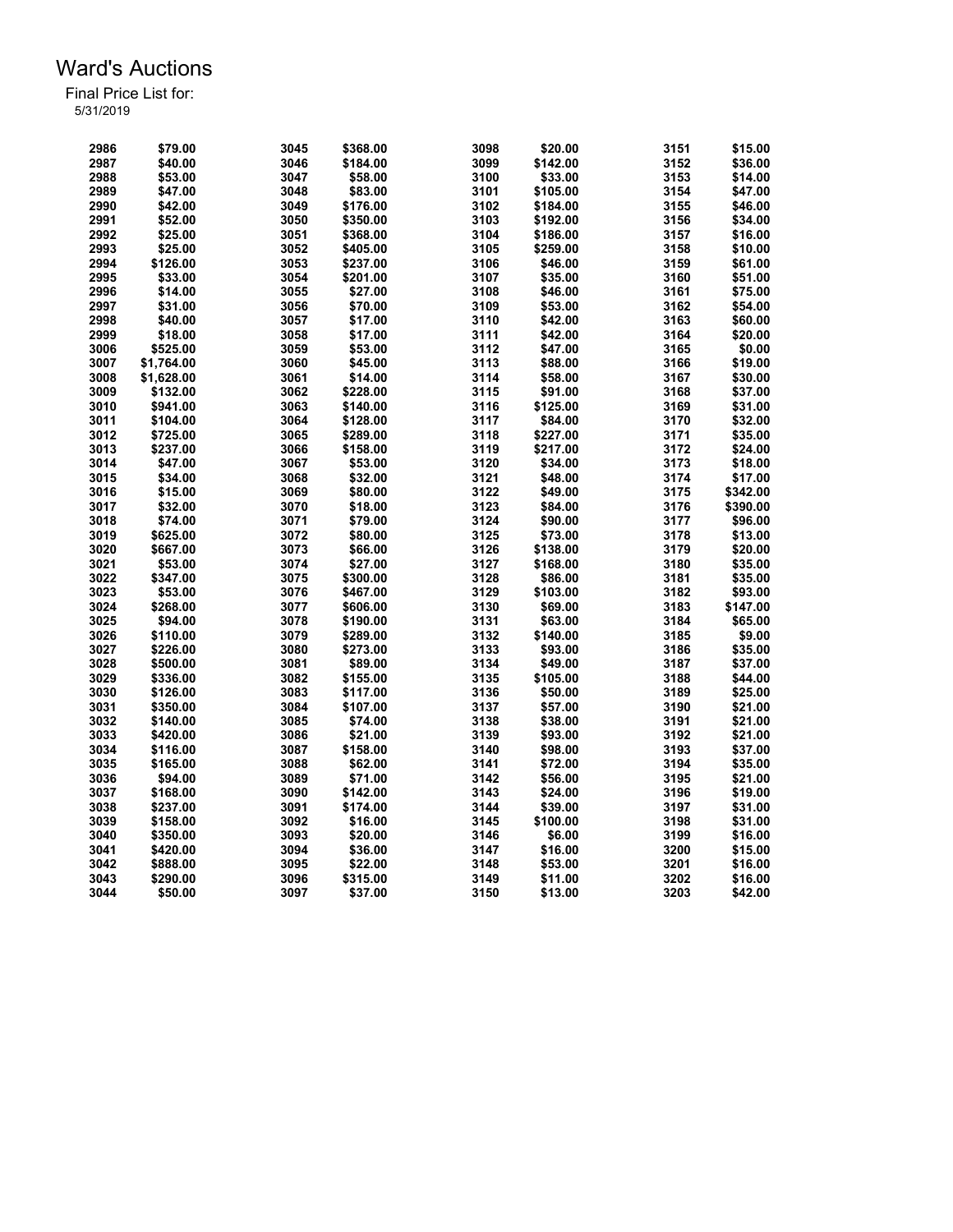| 3204 | \$12.00  | 3257 | \$32.00    | 3310 | \$20.00  | 3363 | \$39.00  |
|------|----------|------|------------|------|----------|------|----------|
| 3205 | \$18.00  | 3258 | \$66.00    | 3311 | \$53.00  | 3364 | \$42.00  |
| 3206 | \$100.00 | 3259 | \$82.00    | 3312 | \$17.00  | 3365 | \$47.00  |
| 3207 | \$48.00  | 3260 | \$117.00   | 3313 | \$27.00  | 3366 | \$21.00  |
| 3208 | \$34.00  | 3261 | \$158.00   | 3314 | \$30.00  | 3367 | \$11.00  |
| 3209 | \$33.00  | 3262 | \$79.00    | 3315 | \$45.00  | 3368 | \$12.00  |
| 3210 | \$34.00  | 3263 | \$158.00   | 3316 | \$18.00  | 3369 | \$12.00  |
| 3211 | \$58.00  | 3264 | \$144.00   | 3317 | \$16.00  | 3370 | \$12.00  |
| 3212 | \$19.00  | 3265 | \$12.00    | 3318 | \$6.00   | 3371 | \$12.00  |
| 3213 | \$31.00  | 3266 | \$13.00    | 3319 | \$35.00  | 3372 | \$10.00  |
| 3214 | \$179.00 | 3267 | \$69.00    | 3320 | \$31.00  | 3373 | \$35.00  |
| 3215 | \$132.00 | 3268 | \$123.00   | 3321 | \$58.00  | 3374 | \$17.00  |
| 3216 | \$314.00 | 3269 | \$84.00    | 3322 | \$21.00  | 3375 | \$45.00  |
| 3217 | \$77.00  | 3270 | \$53.00    | 3323 | \$42.00  | 3376 | \$53.00  |
| 3218 | \$37.00  | 3271 | \$263.00   | 3324 | \$17.00  | 3377 | \$86.00  |
| 3219 | \$17.00  | 3272 | \$95.00    | 3325 | \$19.00  | 3378 | \$26.00  |
| 3220 | \$16.00  | 3273 | \$63.00    | 3326 | \$10.00  | 3379 | \$21.00  |
|      |          |      |            |      |          |      |          |
| 3221 | \$50.00  | 3274 | \$268.00   | 3327 | \$86.00  | 3380 | \$10.00  |
| 3222 | \$35.00  | 3275 | \$92.00    | 3328 | \$142.00 | 3381 | \$11.00  |
| 3223 | \$48.00  | 3276 | \$184.00   | 3329 | \$10.00  | 3382 | \$23.00  |
| 3224 | \$25.00  | 3277 | \$27.00    | 3330 | \$17.00  | 3383 | \$15.00  |
| 3225 | \$11.00  | 3278 | \$32.00    | 3331 | \$50.00  | 3384 | \$12.00  |
| 3226 | \$19.00  | 3279 | \$158.00   | 3332 | \$69.00  | 3385 | \$5.00   |
| 3227 | \$52.00  | 3280 | \$79.00    | 3333 | \$48.00  | 3386 | \$17.00  |
| 3228 | \$25.00  | 3281 | \$24.00    | 3334 | \$39.00  | 3387 | \$29.00  |
| 3229 | \$25.00  | 3282 | \$158.00   | 3335 | \$22.00  | 3388 | \$12.00  |
| 3230 | \$37.00  | 3283 | \$172.00   | 3336 | \$17.00  | 3389 | \$7.00   |
| 3231 | \$38.00  | 3284 | \$134.00   | 3337 | \$10.00  | 3390 | \$168.00 |
| 3232 | \$9.00   | 3285 | \$133.00   | 3338 | \$73.00  | 3391 | \$17.00  |
| 3233 | \$16.00  | 3286 | \$117.00   | 3339 | \$18.00  | 3392 | \$63.00  |
| 3234 | \$176.00 | 3287 | \$289.00   | 3340 | \$21.00  | 3393 | \$234.00 |
| 3235 | \$174.00 | 3288 | \$1,598.00 | 3341 | \$15.00  | 3394 | \$46.00  |
| 3236 | \$62.00  | 3289 | \$88.00    | 3342 | \$13.00  | 3395 | \$44.00  |
| 3237 | \$113.00 | 3290 | \$35.00    | 3343 | \$53.00  | 3396 | \$47.00  |
| 3238 | \$42.00  | 3291 | \$41.00    | 3344 | \$23.00  | 3397 | \$40.00  |
| 3239 | \$27.00  | 3292 | \$10.00    | 3345 | \$16.00  | 3398 | \$37.00  |
| 3240 | \$20.00  | 3293 | \$10.00    | 3346 | \$17.00  | 3399 | \$75.00  |
| 3241 | \$16.00  | 3294 | \$84.00    | 3347 | \$30.00  | 3400 | \$74.00  |
| 3242 | \$48.00  | 3295 | \$67.00    | 3348 | \$14.00  | 3401 | \$30.00  |
| 3243 | \$14.00  | 3296 | \$142.00   | 3349 | \$23.00  | 3402 | \$26.00  |
| 3244 | \$9.00   | 3297 | \$279.00   | 3350 | \$16.00  | 3403 | \$77.00  |
| 3245 | \$6.00   | 3298 | \$58.00    | 3351 | \$26.00  | 3404 | \$20.00  |
| 3246 | \$16.00  | 3299 | \$70.00    | 3352 | \$15.00  | 3405 | \$11.00  |
| 3247 | \$16.00  | 3300 | \$186.00   | 3353 | \$18.00  | 3406 | \$8.00   |
| 3248 | \$17.00  | 3301 | \$113.00   | 3354 | \$16.00  | 3407 | \$6.00   |
| 3249 | \$21.00  | 3302 | \$50.00    | 3355 | \$47.00  | 3408 | \$7.00   |
| 3250 | \$12.00  | 3303 | \$21.00    | 3356 | \$12.00  | 3409 | \$13.00  |
| 3251 | \$9.00   | 3304 | \$66.00    | 3357 |          | 3410 | \$9.00   |
|      |          |      |            |      | \$12.00  |      |          |
| 3252 | \$229.00 | 3305 | \$72.00    | 3358 | \$23.00  | 3411 | \$13.00  |
| 3253 | \$234.00 | 3306 | \$54.00    | 3359 | \$42.00  | 3412 | \$10.00  |
| 3254 | \$79.00  | 3307 | \$34.00    | 3360 | \$44.00  | 3413 | \$19.00  |
| 3255 | \$90.00  | 3308 | \$9.00     | 3361 | \$17.00  | 3414 | \$8.00   |
| 3256 | \$75.00  | 3309 | \$19.00    | 3362 | \$95.00  | 3415 | \$21.00  |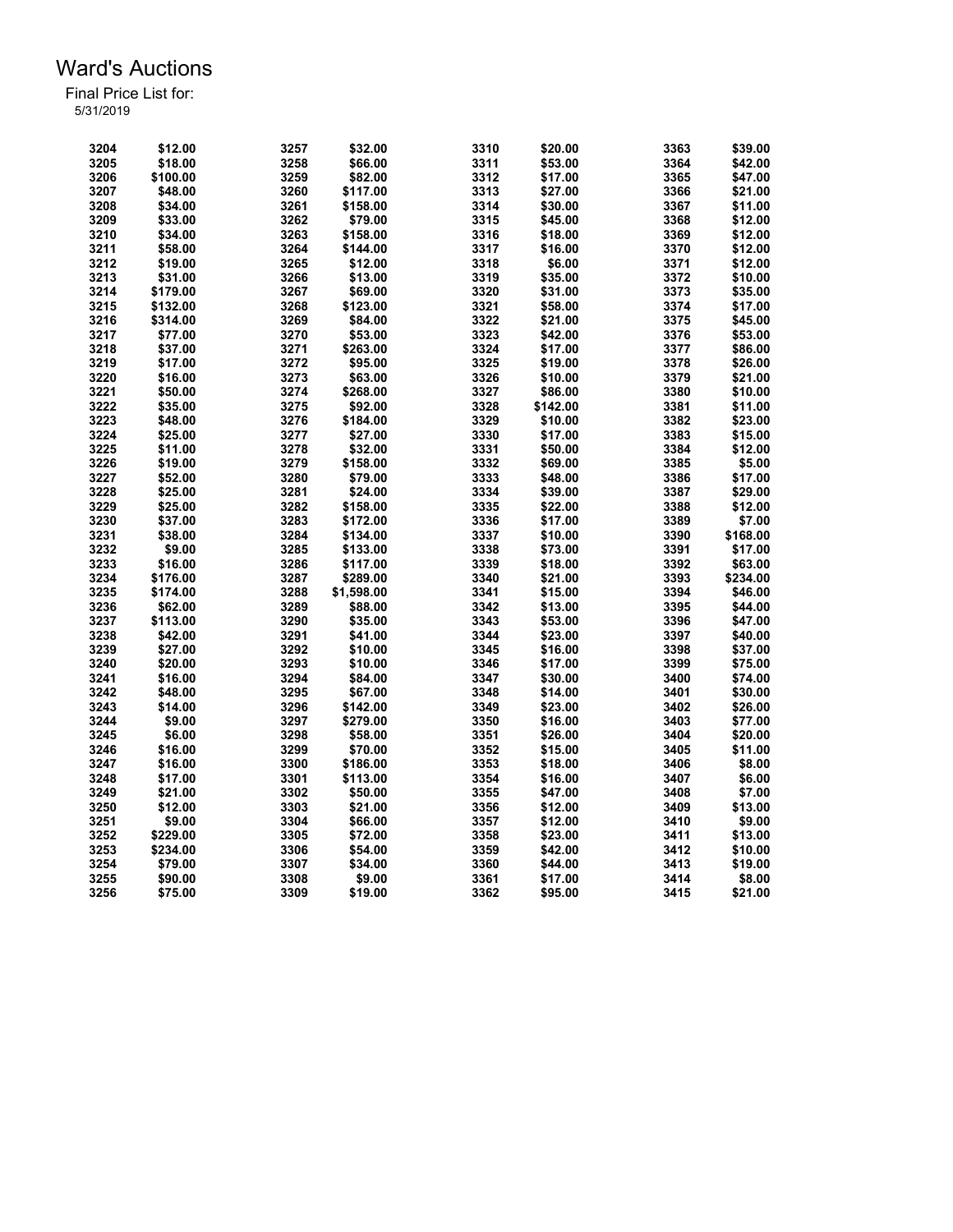| 3416         | \$13.00                | 4021         | \$2,000.00             | 4074         | \$2,100.00             | 4127         | \$772.00               |
|--------------|------------------------|--------------|------------------------|--------------|------------------------|--------------|------------------------|
| 3417         | \$14.00                | 4022         | \$1,151.00             | 4075         | \$1,880.00             | 4128         | \$420.00               |
| 3418         | \$12.00                | 4023         | \$2,600.00             | 4076         | \$539.00               | 4129         | \$3,185.00             |
| 3419         | \$19.00                | 4024         | \$625.00               | 4077         | \$2,484.00             | 4130         | \$3,315.00             |
| 3420         | \$31.00                | 4025         | \$644.00               | 4078         | \$3,900.00             | 4131         | \$800.00               |
| 3421         | \$3.00                 | 4026         | \$478.00               | 4079         | \$2,829.00             | 4132         | \$210.00               |
| 3422         | \$25.00                | 4027         | \$525.00               | 4080         | \$8,925.00             | 4133         | \$9,800.00             |
| 3423         | \$7.00                 | 4028         | \$683.00               | 4081         | \$400.00               | 4134         | \$576.00               |
| 3424         | \$11.00                | 4029         | \$960.00               | 4082         | \$2,631.00             | 4135         | \$1,889.00             |
| 3425         | \$21.00                | 4030         | \$6,600.00             | 4083         | \$2,663.00             | 4136         | \$720.00               |
| 3426         | \$69.00                | 4031         | \$15,225.00            | 4084         | \$1,650.00             | 4137         | \$650.00               |
| 3427         | \$30.00                | 4032         |                        | 4085         |                        | 4138         | \$1,711.00             |
| 3428         |                        | 4033         | \$0.00                 |              | \$578.00               | 4139         |                        |
|              | \$28.00                |              | \$1,700.00             | 4086         | \$470.00               |              | \$6,667.00             |
| 3429         | \$21.00                | 4034         | \$1.250.00             | 4087         | \$378.00               | 4140         | \$3,150.00             |
| 3430         | \$313.00               | 4035         | \$326.00               | 4088         | \$323.00               | 4141         | \$1,428.00             |
| 3431         | \$53.00                | 4036         | \$431.00               | 4089         | \$305.00               | 4142         | \$1,100.00             |
| 3432         | \$65.00                | 4037         | \$467.00               | 4090         | \$184.00               | 4143         | \$714.00               |
| 3433         | \$11.00                | 4038         | \$735.00               | 4091         | \$182.00               | 4144         | \$315.00               |
| 3434         | \$21.00                | 4039         | \$874.00               | 4092         | \$53.00                | 4145         | \$900.00               |
| 3435         | \$8.00                 | 4040         | \$683.00               | 4093         | \$30.00                | 4146         | \$683.00               |
| 3436         | \$21.00                | 4041         | \$712.00               | 4094         | \$448.00               | 4147         | \$990.00               |
| 3437         | \$32.00                | 4042         | \$861.00               | 4095         | \$2,265.00             | 4148         | \$444.00               |
| 3438         | \$12.00                | 4043         | \$7,875.00             | 4096         | \$840.00               | 4149         | \$322.00               |
| 3439         | \$0.00                 | 4044         | \$1,142.00             | 4097         | \$7,035.00             | 4150         | \$229.00               |
| 3440         | \$10.00                | 4045         | \$714.00               | 4098         | \$3,045.00             | 4151         | \$436.00               |
| 3441         | \$10.00                | 4046         | \$1,333.00             | 4099         | \$132.00               | 4152         | \$0.00                 |
| 3442         | \$3.00                 | 4047         | \$485.00               | 4100         | \$1,050.00             | 4153         | \$499.00               |
| 3443         | \$0.00                 | 4048         | \$205.00               | 4101         | \$580.00               | 4154         | \$137.00               |
| 3444         | \$19.00                | 4049         | \$952.00               | 4102         | \$166.00               | 4155         | \$1,616.00             |
| 3445         | \$6.00                 | 4050         | \$4,043.00             | 4103         | \$525.00               | 4156         | \$4,935.00             |
| 3446         | \$18.00                | 4051         | \$7.035.00             | 4104         | \$1,470.00             | 4157         | \$1,260.00             |
| 3447         | \$3.00                 | 4052         | \$1,428.00             | 4105         | \$209.00               | 4158         | \$525.00               |
| 4000         | \$14,963.00            | 4053         | \$1,200.00             | 4106         | \$130.00               | 4159         | \$670,050.00           |
| 4001         | \$24,811.00            | 4054         | \$1,200.00             | 4107         | \$208.00               | 4160         | \$5,250.00             |
| 4002         | \$16,540.00            | 4055         | \$2,253.00             | 4108         | \$583.00               | 4161         | \$13,232.00            |
| 4003         | \$4,520.00             | 4056         | \$373.00               | 4109         | \$238.00               | 4162         | \$9,067.00             |
| 4004         | \$2,432.00             | 4057         | \$365.00               | 4110         | \$0.00                 | 4163         | \$1,930.00             |
| 4005         | \$3,255.00             | 4058         | \$4,000.00             | 4111         | \$1,655.00             | 4164         | \$2,835.00             |
| 4006         | \$2,757.00             | 4059         | \$524.00               | 4112         | \$679.00               | 4165         | \$1,824.00             |
| 4007         | \$5,574.00             | 4060         | \$552.00               | 4113         | \$378.00               | 4166         | \$4,536.00             |
| 4008         | \$4,085.00             | 4061         | \$550.00               | 4114         | \$264.00               | 4167         | \$6,185.00             |
| 4009         | \$2,835.00             | 4062         | \$458.00               | 4115         | \$326.00               | 4168         | \$1,943.00             |
| 4010         | \$1,654.00             | 4063         | \$378.00               | 4116         | \$511.00               | 4169         | \$1,904.00             |
| 4011         | \$3,675.00             | 4064         | \$304.00               | 4117         | \$81.00                | 4170         | \$3,157.00             |
| 4012         | \$3,108.00             | 4065         | \$1,100.00             | 4118         | \$179.00               | 4171         | \$0.00                 |
|              |                        |              |                        |              |                        |              |                        |
| 4013<br>4014 | \$7,039.00<br>\$993.00 | 4066<br>4067 | \$2,000.00<br>\$525.00 | 4119<br>4120 | \$181.00<br>\$2,380.00 | 4172<br>4173 | \$2,758.00<br>\$377.00 |
|              |                        |              |                        | 4121         |                        |              |                        |
| 4015         | \$4,095.00             | 4068         | \$578.00               |              | \$660.00               | 4174         | \$467.00               |
| 4016         | \$2,817.00             | 4069         | \$2,044.00             | 4122         | \$3,238.00             | 4175         | \$368.00               |
| 4017         | \$1,016.00             | 4070         | \$374.00               | 4123         | \$2,345.00             | 4176         | \$1,000.00             |
| 4018         | \$1,737.00             | 4071         | \$405.00               | 4124         | \$2,757.00             | 4177         | \$870.00               |
| 4019         | \$1,904.00             | 4072         | \$420.00               | 4125         | \$2,095.00             | 4178         | \$900.00               |
| 4020         | \$1,050.00             | 4073         | \$226.00               | 4126         | \$2,000.00             | 4179         | \$788.00               |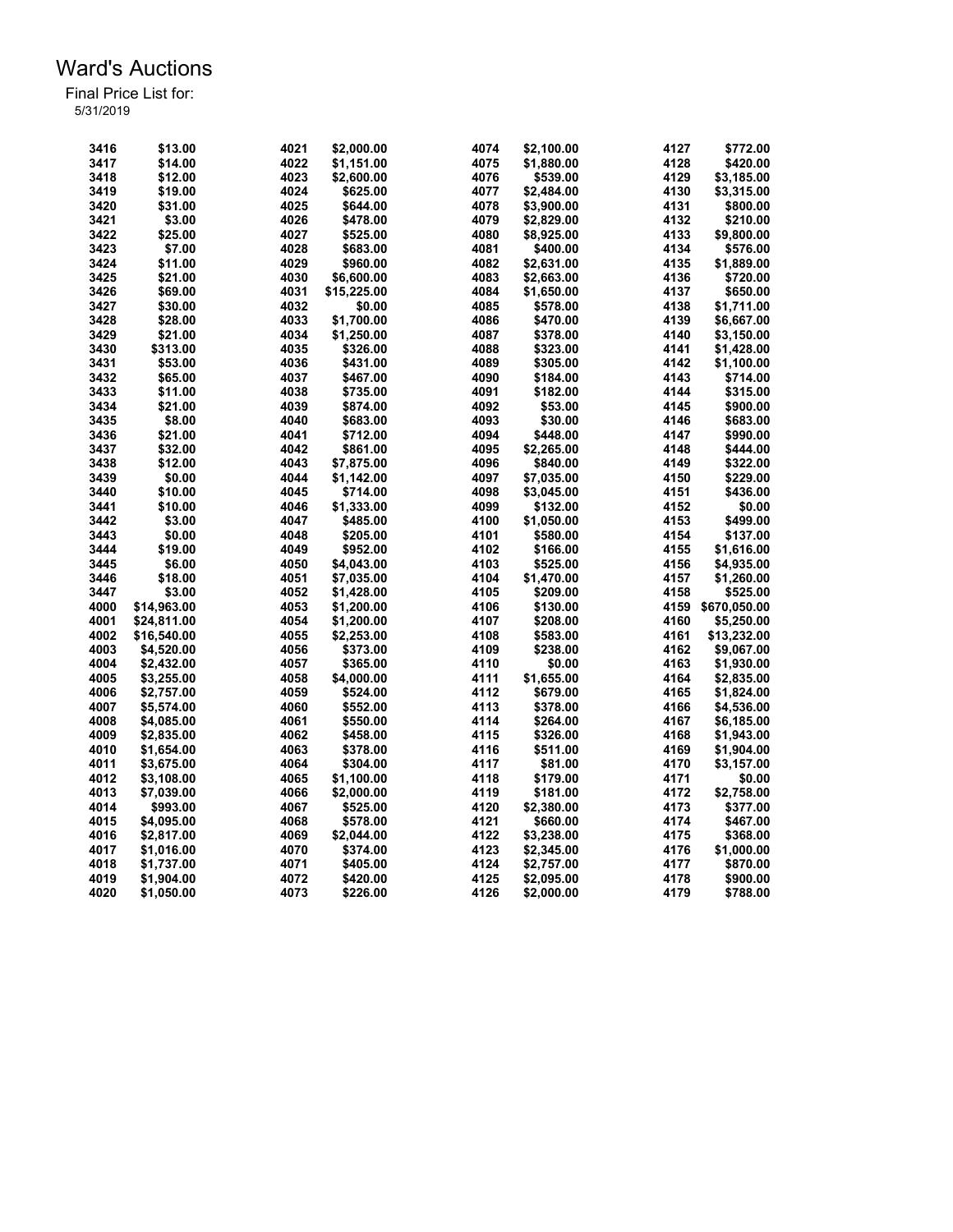| 4180 | \$1.612.00 | 4233         | \$0.00  | 4286 | \$0.00             | 4339 | \$8.00   |
|------|------------|--------------|---------|------|--------------------|------|----------|
| 4181 | \$1,351.00 | 4234         | \$61.00 | 4287 | \$13.00            | 4340 | \$4.00   |
| 4182 | \$727.00   | 4235         | \$70.00 | 4288 | \$17.00            | 4341 | \$6.00   |
| 4183 | \$321.00   | 4236         | \$2.00  | 4289 | \$6.00             | 4342 | \$4.00   |
| 4184 | \$2,205.00 | 4237         | \$44.00 | 4290 | \$4.00             | 4343 | \$3.00   |
| 4185 | \$2,394.00 | 4238         | \$21.00 | 4291 | \$8.00             | 4344 | \$4.00   |
| 4186 | \$1,680.00 | 4239         | \$24.00 | 4292 | \$28.00            | 4345 | \$58.00  |
| 4187 | \$468.00   | 4240         | \$8.00  | 4293 | \$0.00             | 4346 | \$5.00   |
| 4188 | \$178.00   | 4241         | \$37.00 | 4294 | \$6.00             | 4347 | \$10.00  |
| 4189 | \$319.00   | 4242         | \$5.00  | 4295 | \$5.00             | 4348 | \$18.00  |
| 4190 | \$2,095.00 | 4243         | \$7.00  | 4296 | \$0.00             | 4349 | \$21.00  |
| 4191 | \$361.00   | 4244         | \$9.00  | 4297 | \$0.00             | 4350 | \$5.00   |
| 4192 | \$1,050.00 | 4245         | \$55.00 | 4298 | \$13.00            | 4351 | \$38.00  |
| 4193 | \$492.00   | 4246         | \$8.00  | 4299 | \$18.00            | 4352 | \$35.00  |
| 4194 | \$223.00   | 4247         | \$5.00  | 4300 | \$7.00             | 4353 | \$42.00  |
| 4195 | \$315.00   | 4248         | \$0.00  | 4301 | \$9.00             | 4354 | \$13.00  |
| 4196 |            | 4249         | \$5.00  | 4302 | \$9.00             | 4355 | \$5.00   |
|      | \$552.00   |              |         |      |                    |      |          |
| 4197 | \$101.00   | 4250         | \$0.00  | 4303 | \$7.00             | 4356 | \$21.00  |
| 4198 | \$17.00    | 4251         | \$5.00  | 4304 | \$13.00            | 4357 | \$4.00   |
| 4199 | \$153.00   | 4252         | \$34.00 | 4305 | \$20.00            | 4358 | \$7.00   |
| 4200 | \$132.00   | 4253         | \$0.00  | 4306 | \$6.00             | 4359 | \$116.00 |
| 4201 | \$420.00   | 4254         | \$34.00 | 4307 | \$3.00             | 4360 | \$105.00 |
| 4202 | \$420.00   | 4255         | \$52.00 | 4308 | \$8.00             | 4361 | \$14.00  |
| 4203 | \$123.00   | 4256         | \$25.00 | 4309 | \$10.00            | 4362 | \$14.00  |
| 4204 | \$75.00    | 4257         | \$0.00  | 4310 | \$5.00             | 4363 | \$4.00   |
| 4205 | \$27.00    | 4258         | \$8.00  | 4311 | \$10.00            | 4364 | \$37.00  |
| 4206 | \$181.00   | 4259         | \$0.00  | 4312 | \$8.00             | 4365 | \$42.00  |
| 4207 | \$47.00    | 4260         | \$9.00  | 4313 | \$11.00            | 4366 | \$21.00  |
| 4208 | \$37.00    | 4261         | \$0.00  | 4314 | \$4.00             | 4367 | \$32.00  |
| 4209 | \$37.00    | 4262         | \$0.00  | 4315 | \$5.00             | 4368 | \$63.00  |
| 4210 | \$45.00    | 4263         | \$4.00  | 4316 | \$17.00            | 4369 | \$4.00   |
| 4211 | \$28.00    | 4264         | \$0.00  | 4317 | \$9.00             | 4370 | \$0.00   |
| 4212 | \$46.00    | 4265         | \$9.00  | 4318 | \$4.00             | 4371 | \$5.00   |
| 4213 | \$44.00    | 4266         | \$4.00  | 4319 | \$3.00             | 4372 | \$25.00  |
| 4214 | \$34.00    | 4267         | \$27.00 | 4320 | \$6.00             | 4373 | \$39.00  |
| 4215 | \$16.00    | 4268         | \$6.00  | 4321 | \$7.00             | 4374 | \$27.00  |
| 4216 | \$17.00    | 4269         | \$7.00  | 4322 | \$3.00             | 4375 | \$7.00   |
| 4217 | \$12.00    | 4270         | \$7.00  | 4323 | \$4.00             | 4376 | \$3.00   |
| 4218 | \$21.00    | 4271         | \$0.00  | 4324 | \$13.00            | 4377 | \$2.00   |
| 4219 | \$53.00    | 4272         | \$3.00  | 4325 | \$13.00            | 4378 | \$47.00  |
| 4220 | \$174.00   | 4273         | \$24.00 | 4326 | \$13.00            | 4379 | \$12.00  |
| 4221 | \$270.00   | 4274         | \$9.00  | 4327 | \$15.00            | 4380 | \$12.00  |
| 4222 | \$34.00    | 4275         | \$3.00  | 4328 | \$14.00            | 4381 | \$6.00   |
| 4223 | \$37.00    | 4276         | \$4.00  | 4329 | \$37.00            | 4382 | \$50.00  |
| 4224 | \$42.00    | 4277         | \$17.00 | 4330 | \$7.00             | 4383 | \$59.00  |
| 4225 | \$69.00    | 4278         | \$39.00 | 4331 | \$9.00             | 4384 | \$24.00  |
| 4226 | \$10.00    | 4279         | \$17.00 | 4332 | \$18.00            | 4385 | \$11.00  |
| 4227 | \$5.00     |              |         | 4333 |                    |      |          |
| 4228 | \$3.00     | 4280<br>4281 | \$6.00  | 4334 | \$0.00<br>\$105.00 | 4386 | \$21.00  |
|      |            |              | \$10.00 |      |                    | 4387 | \$4.00   |
| 4229 | \$5.00     | 4282         | \$3.00  | 4335 | \$4.00             | 4388 | \$55.00  |
| 4230 | \$5.00     | 4283         | \$5.00  | 4336 | \$40.00            | 4389 | \$0.00   |
| 4231 | \$6.00     | 4284         | \$3.00  | 4337 | \$7.00             | 4390 | \$15.00  |
| 4232 | \$129.00   | 4285         | \$6.00  | 4338 | \$6.00             | 4391 | \$16.00  |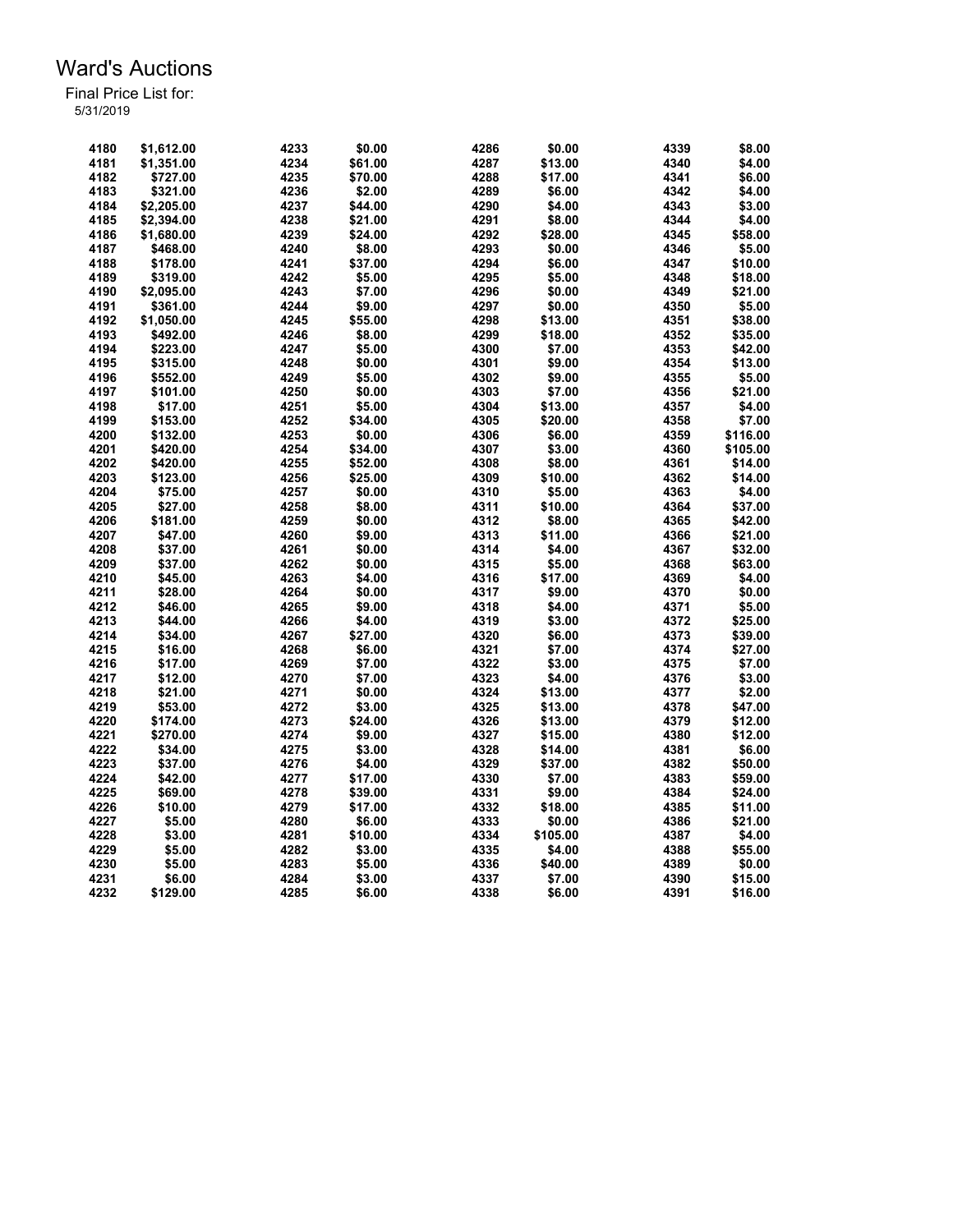| 4392         | \$5.00  | 4445 | \$7.00  | 4498 | \$0.00   | 4551 | \$10.00  |
|--------------|---------|------|---------|------|----------|------|----------|
| 4393         | \$16.00 | 4446 | \$56.00 | 4499 | \$30.00  | 4552 | \$10.00  |
| 4394         | \$12.00 | 4447 | \$4.00  | 4500 | \$185.00 | 4553 | \$52.00  |
| 4395         | \$7.00  | 4448 | \$7.00  | 4501 | \$36.00  | 4554 | \$0.00   |
| 4396         | \$16.00 | 4449 | \$42.00 | 4502 | \$13.00  | 4555 | \$47.00  |
| 4397         | \$5.00  | 4450 | \$11.00 | 4503 | \$21.00  | 4556 | \$15.00  |
| 4398         | \$3.00  | 4451 | \$4.00  | 4504 | \$18.00  | 4557 | \$36.00  |
| 4399         | \$8.00  | 4452 | \$2.00  | 4505 | \$35.00  | 4558 | \$28.00  |
| 4400         | \$12.00 | 4453 | \$0.00  | 4506 | \$53.00  | 4559 | \$44.00  |
|              |         |      |         |      |          |      |          |
| 4401<br>4402 | \$5.00  | 4454 | \$9.00  | 4507 | \$70.00  | 4560 | \$25.00  |
|              | \$13.00 | 4455 | \$3.00  | 4508 | \$37.00  | 4561 | \$24.00  |
| 4403         | \$90.00 | 4456 | \$3.00  | 4509 | \$29.00  | 4562 | \$59.00  |
| 4404         | \$3.00  | 4457 | \$18.00 | 4510 | \$27.00  | 4563 | \$21.00  |
| 4405         | \$16.00 | 4458 | \$21.00 | 4511 | \$26.00  | 4564 | \$42.00  |
| 4406         | \$4.00  | 4459 | \$11.00 | 4512 | \$24.00  | 4565 | \$20.00  |
| 4407         | \$33.00 | 4460 | \$49.00 | 4513 | \$87.00  | 4566 | \$32.00  |
| 4408         | \$30.00 | 4461 | \$70.00 | 4514 | \$63.00  | 4567 | \$30.00  |
| 4409         | \$33.00 | 4462 | \$3.00  | 4515 | \$52.00  | 4568 | \$10.00  |
| 4410         | \$24.00 | 4463 | \$39.00 | 4516 | \$35.00  | 4569 | \$10.00  |
| 4411         | \$3.00  | 4464 | \$0.00  | 4517 | \$60.00  | 4570 | \$11.00  |
| 4412         | \$19.00 | 4465 | \$13.00 | 4518 | \$27.00  | 4571 | \$13.00  |
| 4413         | \$20.00 | 4466 | \$48.00 | 4519 | \$24.00  | 4572 | \$58.00  |
| 4414         | \$19.00 | 4467 | \$0.00  | 4520 | \$70.00  | 4573 | \$0.00   |
| 4415         | \$26.00 | 4468 | \$6.00  | 4521 | \$23.00  | 4574 | \$13.00  |
| 4416         | \$0.00  | 4469 | \$0.00  | 4522 | \$24.00  | 4575 | \$0.00   |
| 4417         | \$2.00  | 4470 | \$4.00  | 4523 | \$10.00  | 4576 | \$30.00  |
| 4418         | \$17.00 | 4471 | \$0.00  | 4524 | \$44.00  | 4577 | \$71.00  |
| 4419         | \$7.00  | 4472 | \$4.00  | 4525 | \$63.00  | 4578 | \$60.00  |
| 4420         | \$5.00  | 4473 | \$3.00  | 4526 | \$40.00  | 4579 | \$42.00  |
| 4421         | \$55.00 | 4474 | \$0.00  | 4527 | \$30.00  | 4580 | \$41.00  |
| 4422         | \$91.00 | 4475 | \$2.00  | 4528 | \$32.00  | 4581 | \$10.00  |
| 4423         | \$32.00 | 4476 | \$15.00 | 4529 | \$15.00  | 4582 | \$40.00  |
| 4424         | \$12.00 | 4477 | \$4.00  | 4530 | \$40.00  | 4583 | \$24.00  |
| 4425         | \$9.00  | 4478 | \$0.00  | 4531 | \$37.00  | 4584 | \$40.00  |
| 4426         | \$10.00 | 4479 | \$8.00  | 4532 | \$47.00  | 4585 | \$20.00  |
| 4427         | \$4.00  | 4480 | \$16.00 | 4533 | \$30.00  | 4586 | \$14.00  |
| 4428         | \$71.00 | 4481 |         | 4534 |          |      |          |
|              |         |      | \$11.00 |      | \$29.00  | 4587 | \$19.00  |
| 4429         | \$7.00  | 4482 | \$6.00  | 4535 | \$18.00  | 4588 | \$95.00  |
| 4430         | \$11.00 | 4483 | \$16.00 | 4536 | \$45.00  | 4589 | \$23.00  |
| 4431         | \$16.00 | 4484 | \$6.00  | 4537 | \$26.00  | 4590 | \$0.00   |
| 4432         | \$27.00 | 4485 | \$2.00  | 4538 | \$18.00  | 4591 | \$50.00  |
| 4433         | \$9.00  | 4486 | \$25.00 | 4539 | \$38.00  | 4592 | \$10.00  |
| 4434         | \$5.00  | 4487 | \$11.00 | 4540 | \$11.00  | 4593 | \$210.00 |
| 4435         | \$6.00  | 4488 | \$7.00  | 4541 | \$33.00  | 4594 | \$27.00  |
| 4436         | \$0.00  | 4489 | \$15.00 | 4542 | \$28.00  | 4595 | \$176.00 |
| 4437         | \$0.00  | 4490 | \$5.00  | 4543 | \$17.00  | 4596 | \$199.00 |
| 4438         | \$0.00  | 4491 | \$7.00  | 4544 | \$10.00  | 4597 | \$99.00  |
| 4439         | \$0.00  | 4492 | \$15.00 | 4545 | \$24.00  | 4598 | \$21.00  |
| 4440         | \$21.00 | 4493 | \$7.00  | 4546 | \$16.00  | 4599 | \$21.00  |
| 4441         | \$70.00 | 4494 | \$13.00 | 4547 | \$28.00  | 4600 | \$27.00  |
| 4442         | \$10.00 | 4495 | \$39.00 | 4548 | \$37.00  | 4601 | \$26.00  |
| 4443         | \$43.00 | 4496 | \$19.00 | 4549 | \$35.00  | 4602 | \$24.00  |
| 4444         | \$32.00 | 4497 | \$60.00 | 4550 | \$23.00  | 4603 | \$0.00   |
|              |         |      |         |      |          |      |          |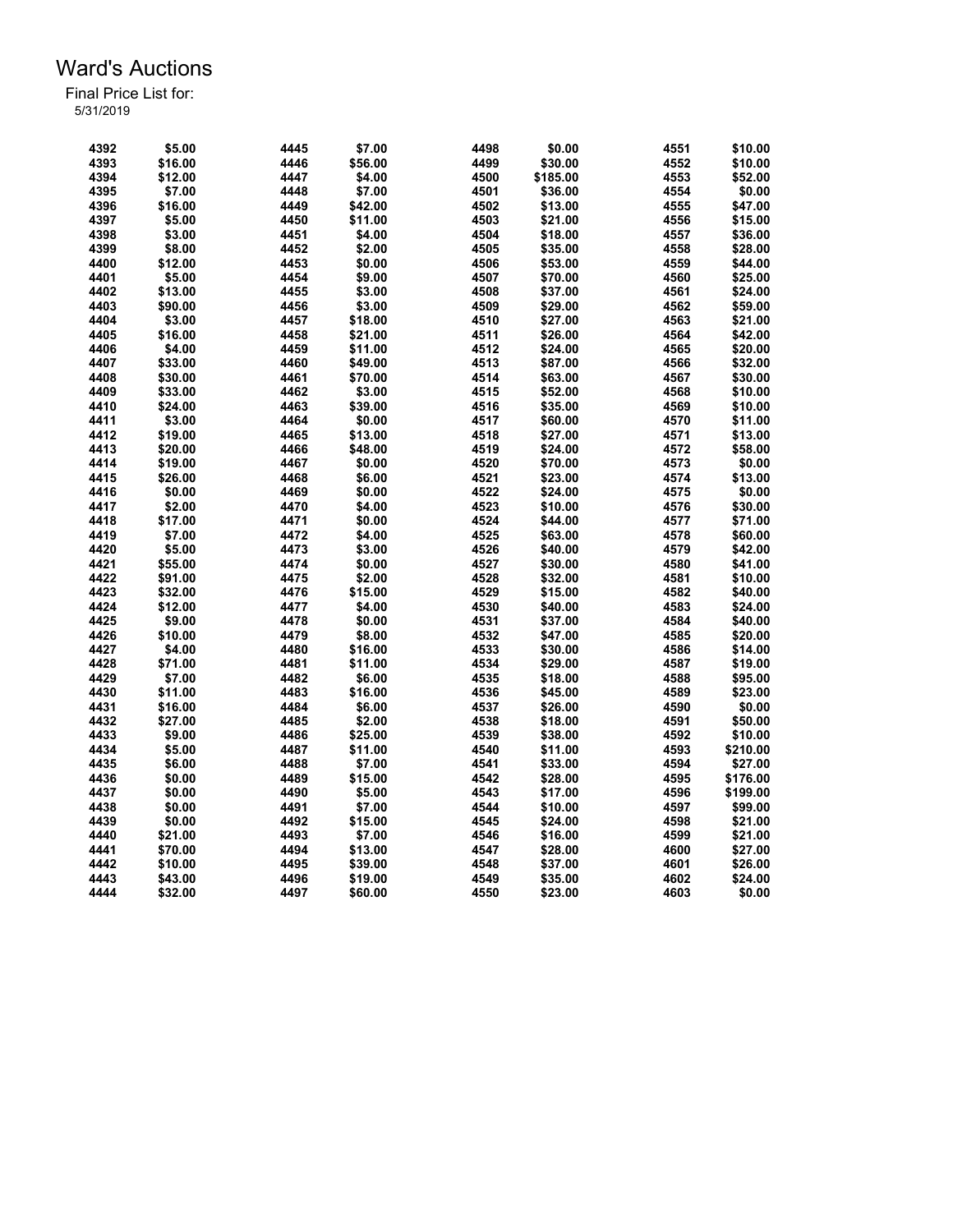| 4604 | \$100.00 | 4657 | \$16.00 | 4710 | \$0.00   | 4763 | \$14.00  |
|------|----------|------|---------|------|----------|------|----------|
| 4605 | \$73.00  | 4658 | \$21.00 | 4711 | \$33.00  | 4764 | \$24.00  |
| 4606 | \$0.00   | 4659 | \$31.00 | 4712 | \$0.00   | 4765 | \$15.00  |
| 4607 | \$53.00  | 4660 | \$17.00 | 4713 | \$20.00  | 4766 | \$12.00  |
| 4608 | \$79.00  | 4661 | \$0.00  | 4714 | \$0.00   | 4767 | \$16.00  |
| 4609 | \$63.00  | 4662 | \$16.00 | 4715 | \$24.00  | 4768 | \$10.00  |
| 4610 | \$111.00 | 4663 | \$47.00 | 4716 | \$21.00  | 4769 | \$15.00  |
| 4611 | \$210.00 | 4664 | \$58.00 | 4717 | \$20.00  | 4770 | \$29.00  |
| 4612 | \$32.00  | 4665 | \$15.00 | 4718 | \$0.00   | 4771 | \$50.00  |
| 4613 | \$150.00 | 4666 | \$0.00  | 4719 | \$29.00  | 4772 | \$17.00  |
| 4614 | \$63.00  | 4667 | \$17.00 | 4720 | \$20.00  | 4773 | \$29.00  |
| 4615 | \$116.00 | 4668 | \$54.00 | 4721 | \$20.00  | 4774 | \$0.00   |
| 4616 | \$63.00  | 4669 | \$15.00 | 4722 | \$17.00  | 4775 | \$0.00   |
| 4617 | \$28.00  | 4670 | \$23.00 | 4723 | \$20.00  | 4776 | \$0.00   |
| 4618 | \$0.00   | 4671 | \$27.00 | 4724 | \$25.00  | 4777 | \$39.00  |
| 4619 | \$0.00   | 4672 | \$21.00 | 4725 | \$25.00  | 4778 | \$10.00  |
| 4620 | \$69.00  | 4673 | \$35.00 | 4726 | \$15.00  | 4779 | \$18.00  |
| 4621 | \$37.00  | 4674 | \$10.00 | 4727 | \$23.00  | 4780 | \$13.00  |
| 4622 | \$39.00  | 4675 | \$28.00 | 4728 | \$26.00  | 4781 | \$15.00  |
| 4623 | \$0.00   | 4676 | \$10.00 | 4729 | \$21.00  | 4782 | \$12.00  |
| 4624 | \$0.00   | 4677 | \$10.00 | 4730 | \$27.00  | 4783 | \$59.00  |
| 4625 | \$37.00  | 4678 | \$20.00 | 4731 |          | 4784 | \$17.00  |
|      |          |      |         |      | \$24.00  |      |          |
| 4626 | \$20.00  | 4679 | \$9.00  | 4732 | \$73.00  | 4785 | \$35.00  |
| 4627 | \$42.00  | 4680 | \$27.00 | 4733 | \$20.00  | 4786 | \$19.00  |
| 4628 | \$0.00   | 4681 | \$10.00 | 4734 | \$15.00  | 4787 | \$0.00   |
| 4629 | \$20.00  | 4682 | \$10.00 | 4735 | \$28.00  | 4788 | \$40.00  |
| 4630 | \$48.00  | 4683 | \$0.00  | 4736 | \$48.00  | 4789 | \$0.00   |
| 4631 | \$0.00   | 4684 | \$10.00 | 4737 | \$0.00   | 4790 | \$24.00  |
| 4632 | \$39.00  | 4685 | \$10.00 | 4738 | \$17.00  | 4791 | \$19.00  |
| 4633 | \$57.00  | 4686 | \$88.00 | 4739 | \$32.00  | 4792 | \$0.00   |
| 4634 | \$29.00  | 4687 | \$10.00 | 4740 | \$24.00  | 4793 | \$29.00  |
| 4635 | \$20.00  | 4688 | \$10.00 | 4741 | \$38.00  | 4794 | \$14.00  |
| 4636 | \$33.00  | 4689 | \$10.00 | 4742 | \$11.00  | 4795 | \$31.00  |
| 4637 | \$58.00  | 4690 | \$0.00  | 4743 | \$10.00  | 4796 | \$29.00  |
| 4638 | \$33.00  | 4691 | \$0.00  | 4744 | \$24.00  | 4797 | \$18.00  |
| 4639 | \$29.00  | 4692 | \$0.00  | 4745 | \$17.00  | 4798 | \$0.00   |
| 4640 | \$20.00  | 4693 | \$16.00 | 4746 | \$26.00  | 4799 | \$75.00  |
| 4641 | \$35.00  | 4694 | \$18.00 | 4747 | \$23.00  | 4800 | \$34.00  |
| 4642 | \$0.00   | 4695 | \$10.00 | 4748 | \$10.00  | 4801 | \$17.00  |
| 4643 | \$60.00  | 4696 | \$30.00 | 4749 | \$10.00  | 4802 | \$11.00  |
| 4644 | \$20.00  | 4697 | \$17.00 | 4750 | \$24.00  | 4803 | \$26.00  |
| 4645 | \$15.00  | 4698 | \$38.00 | 4751 | \$24.00  | 4804 | \$0.00   |
| 4646 | \$0.00   | 4699 | \$35.00 | 4752 | \$10.00  | 4805 | \$21.00  |
| 4647 | \$15.00  | 4700 | \$0.00  | 4753 | \$140.00 | 4806 | \$35.00  |
| 4648 | \$0.00   | 4701 | \$10.00 | 4754 | \$0.00   | 4807 | \$21.00  |
| 4649 | \$26.00  | 4702 | \$15.00 | 4755 | \$10.00  | 4808 | \$18.00  |
| 4650 | \$25.00  | 4703 | \$27.00 | 4756 | \$16.00  | 4809 | \$31.00  |
| 4651 | \$20.00  | 4704 | \$15.00 | 4757 | \$18.00  | 4810 | \$101.00 |
| 4652 | \$15.00  | 4705 | \$42.00 | 4758 | \$17.00  | 4811 | \$19.00  |
| 4653 | \$19.00  | 4706 | \$15.00 | 4759 | \$13.00  | 4812 | \$50.00  |
| 4654 | \$42.00  | 4707 | \$10.00 | 4760 | \$0.00   | 4813 | \$40.00  |
| 4655 | \$15.00  | 4708 | \$0.00  | 4761 | \$23.00  | 4814 | \$21.00  |
| 4656 | \$30.00  | 4709 | \$21.00 | 4762 | \$10.00  | 4815 | \$10.00  |
|      |          |      |         |      |          |      |          |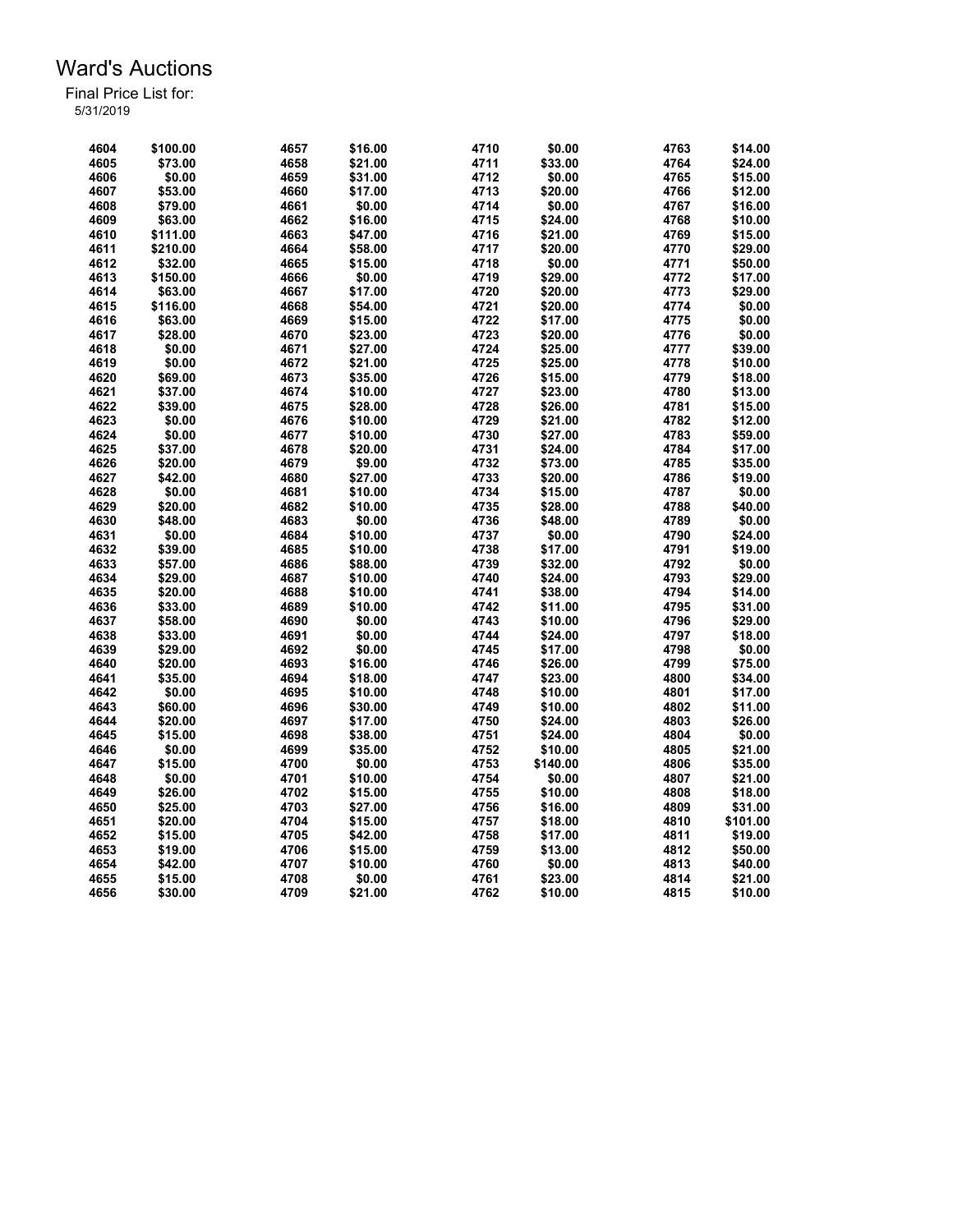| 4816 | \$27.00  | 4869 | \$48.00  | 4922 | \$0.00   | 5014 | \$13.00 |
|------|----------|------|----------|------|----------|------|---------|
| 4817 | \$39.00  | 4870 | \$34.00  | 4923 | \$42.00  | 5015 | \$1.00  |
| 4818 | \$21.00  | 4871 | \$93.00  | 4924 | \$47.00  | 5016 | \$6.00  |
| 4819 | \$16.00  | 4872 | \$13.00  | 4925 | \$53.00  | 5017 | \$2.00  |
| 4820 | \$0.00   | 4873 | \$36.00  | 4926 | \$43.00  | 5018 | \$3.00  |
| 4821 | \$29.00  | 4874 | \$38.00  | 4927 | \$28.00  | 5019 | \$5.00  |
| 4822 | \$66.00  | 4875 | \$13.00  | 4928 | \$31.00  | 5020 | \$2.00  |
| 4823 | \$28.00  | 4876 | \$26.00  | 4929 | \$15.00  | 5021 | \$0.00  |
| 4824 | \$36.00  | 4877 | \$20.00  | 4930 | \$24.00  | 5022 | \$5.00  |
| 4825 | \$15.00  | 4878 | \$10.00  | 4931 | \$29.00  | 5023 | \$3.00  |
| 4826 | \$18.00  | 4879 | \$10.00  | 4932 | \$28.00  | 5024 | \$1.00  |
| 4827 | \$21.00  | 4880 | \$10.00  | 4933 | \$30.00  | 5025 | \$3.00  |
| 4828 |          | 4881 | \$0.00   | 4934 |          | 5026 |         |
|      | \$14.00  |      |          |      | \$20.00  |      | \$1.00  |
| 4829 | \$12.00  | 4882 | \$15.00  | 4935 | \$25.00  | 5027 | \$13.00 |
| 4830 | \$77.00  | 4883 | \$34.00  | 4936 | \$31.00  | 5028 | \$5.00  |
| 4831 | \$89.00  | 4884 | \$165.00 | 4937 | \$15.00  | 5029 | \$13.00 |
| 4832 | \$25.00  | 4885 | \$50.00  | 4938 | \$12.00  | 5030 | \$6.00  |
| 4833 | \$35.00  | 4886 | \$41.00  | 4939 | \$10.00  | 5031 | \$2.00  |
| 4834 | \$58.00  | 4887 | \$23.00  | 4940 | \$58.00  | 5032 | \$7.00  |
| 4835 | \$17.00  | 4888 | \$20.00  | 4941 | \$24.00  | 5033 | \$7.00  |
| 4836 | \$23.00  | 4889 | \$72.00  | 4942 | \$40.00  | 5034 | \$17.00 |
| 4837 | \$10.00  | 4890 | \$20.00  | 4943 | \$59.00  | 5035 | \$9.00  |
| 4838 | \$0.00   | 4891 | \$17.00  | 4944 | \$92.00  | 5036 | \$7.00  |
| 4839 | \$447.00 | 4892 | \$21.00  | 4945 | \$10.00  | 5037 | \$32.00 |
| 4840 | \$32.00  | 4893 | \$69.00  | 4946 | \$10.00  | 5038 | \$8.00  |
| 4841 | \$26.00  | 4894 | \$16.00  | 4947 | \$19.00  | 5039 | \$33.00 |
| 4842 | \$0.00   | 4895 | \$10.00  | 4948 | \$38.00  | 5040 | \$4.00  |
| 4843 | \$107.00 | 4896 | \$11.00  | 4949 | \$10.00  | 5041 | \$6.00  |
| 4844 | \$30.00  | 4897 | \$15.00  | 4950 | \$15.00  | 5042 | \$16.00 |
| 4845 | \$50.00  | 4898 | \$100.00 | 4951 | \$21.00  | 5043 | \$4.00  |
| 4846 | \$25.00  | 4899 | \$0.00   | 4952 | \$18.00  | 5044 | \$7.00  |
| 4847 | \$10.00  | 4900 | \$0.00   | 4953 | \$5.00   | 5045 | \$6.00  |
| 4848 | \$0.00   | 4901 | \$38.00  | 4954 | \$90.00  | 5046 | \$2.00  |
| 4849 | \$16.00  | 4902 | \$0.00   | 4955 | \$15.00  | 5047 | \$2.00  |
| 4850 | \$20.00  | 4903 | \$15.00  | 4956 | \$0.00   | 5048 | \$5.00  |
| 4851 | \$20.00  | 4904 | \$0.00   | 4957 | \$10.00  | 5049 | \$54.00 |
| 4852 | \$15.00  |      | \$21.00  | 4958 |          | 5050 | \$6.00  |
|      |          | 4905 |          |      | \$48.00  |      |         |
| 4853 | \$10.00  | 4906 | \$0.00   | 4959 | \$29.00  | 5051 | \$9.00  |
| 4854 | \$24.00  | 4907 | \$17.00  | 4960 | \$206.00 | 5052 | \$7.00  |
| 4855 | \$40.00  | 4908 | \$30.00  | 4961 | \$75.00  | 5053 | \$5.00  |
| 4856 | \$21.00  | 4909 | \$0.00   | 4962 | \$50.00  | 5054 | \$6.00  |
| 4857 | \$56.00  | 4910 | \$15.00  | 4963 | \$30.00  | 5055 | \$13.00 |
| 4858 | \$0.00   | 4911 | \$24.00  | 4964 | \$32.00  | 5056 | \$4.00  |
| 4859 | \$11.00  | 4912 | \$0.00   | 4965 | \$116.00 | 5057 | \$1.00  |
| 4860 | \$26.00  | 4913 | \$33.00  | 4966 | \$18.00  | 5058 | \$3.00  |
| 4861 | \$0.00   | 4914 | \$0.00   | 4967 | \$27.00  | 5059 | \$1.00  |
| 4862 | \$10.00  | 4915 | \$37.00  | 4968 | \$51.00  | 5060 | \$11.00 |
| 4863 | \$10.00  | 4916 | \$29.00  | 4969 | \$23.00  | 5061 | \$14.00 |
| 4864 | \$11.00  | 4917 | \$10.00  | 4970 | \$0.00   | 5062 | \$4.00  |
| 4865 | \$74.00  | 4918 | \$0.00   | 5010 | \$400.00 | 5063 | \$8.00  |
| 4866 | \$10.00  | 4919 | \$26.00  | 5011 | \$30.00  | 5064 | \$20.00 |
| 4867 | \$0.00   | 4920 | \$24.00  | 5012 | \$1.00   | 5065 | \$8.00  |
| 4868 | \$0.00   | 4921 | \$22.00  | 5013 | \$28.00  | 5066 | \$24.00 |
|      |          |      |          |      |          |      |         |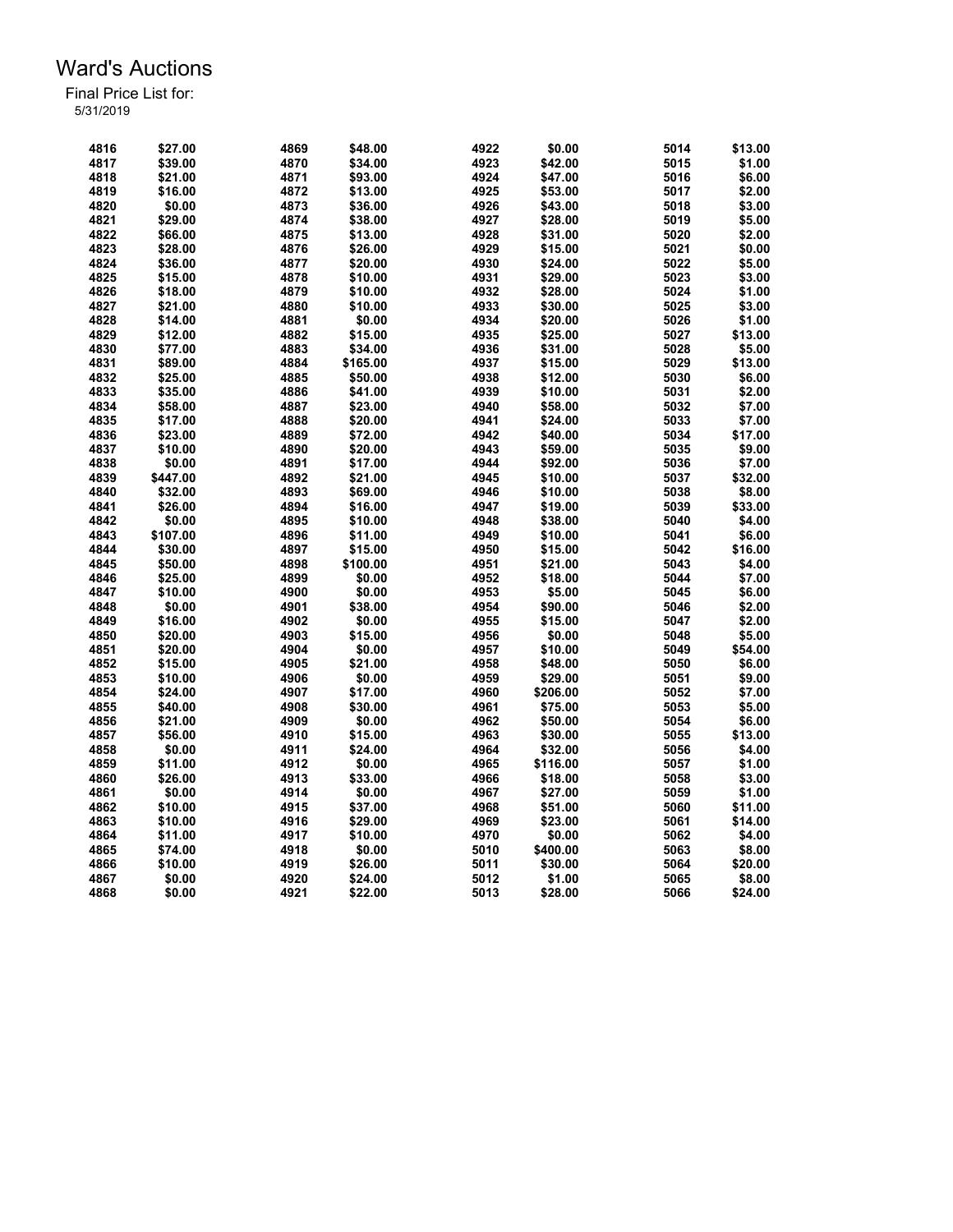| 5067         | \$28.00    | 6018 | \$273.00 | 6071 | \$45.00            | 6124 | \$13.00  |
|--------------|------------|------|----------|------|--------------------|------|----------|
| 5068         | \$7.00     | 6019 | \$111.00 | 6072 | \$16.00            | 6125 | \$15.00  |
| 5069         | \$9.00     | 6020 | \$53.00  | 6073 | \$0.00             | 6126 | \$132.00 |
| 5070         | \$23.00    | 6021 | \$100.00 | 6074 | \$0.00             | 6127 | \$10.00  |
| 5071         | \$4.00     | 6022 | \$82.00  | 6075 | \$60.00            | 6128 | \$11.00  |
| 5072         | \$9.00     | 6023 | \$174.00 | 6076 | \$53.00            | 6129 | \$150.00 |
| 5073         | \$3.00     | 6024 | \$83.00  | 6077 | \$32.00            | 6130 | \$10.00  |
| 5074         | \$32.00    | 6025 | \$54.00  | 6078 | \$129.00           | 6131 | \$0.00   |
| 5075         | \$48.00    | 6026 | \$105.00 | 6079 | \$44.00            | 6132 | \$14.00  |
| 5076         | \$12.00    | 6027 | \$314.00 | 6080 | \$48.00            | 6133 | \$5.00   |
| 5077         | \$10.00    | 6028 | \$364.00 | 6081 | \$54.00            | 6134 | \$12.00  |
| 5078         | \$12.00    | 6029 | \$120.00 | 6082 | \$0.00             | 7008 | \$100.00 |
| 5079         | \$37.00    | 6030 | \$153.00 | 6083 | \$3.00             | 7009 | \$104.00 |
| 5080         | \$48.00    | 6031 | \$30.00  | 6084 | \$26.00            | 7010 | \$0.00   |
| 5081         | \$14.00    | 6032 | \$84.00  | 6085 | \$53.00            | 7011 | \$33.00  |
| 5082         | \$12.00    | 6033 | \$205.00 | 6086 | \$53.00            | 7012 | \$95.00  |
| 5083         | \$23.00    | 6034 | \$162.00 | 6087 | \$168.00           | 7013 | \$10.00  |
| 5084         | \$34.00    | 6035 | \$147.00 | 6088 | \$66.00            | 7014 | \$0.00   |
| 5085         | \$29.00    | 6036 | \$60.00  | 6089 | \$49.00            | 7015 | \$69.00  |
| 5086         | \$9.00     | 6037 | \$79.00  | 6090 | \$142.00           | 7016 | \$126.00 |
| 5087         | \$44.00    | 6038 | \$105.00 | 6091 | \$10.00            | 7017 | \$53.00  |
| 5088         | \$51.00    | 6039 | \$20.00  | 6092 | \$84.00            | 7018 | \$16.00  |
|              | \$12.00    | 6040 | \$86.00  | 6093 |                    | 7019 | \$63.00  |
| 5089<br>5090 | \$13.00    | 6041 | \$158.00 | 6094 | \$58.00<br>\$48.00 | 7020 | \$88.00  |
| 5091         | \$28.00    | 6042 | \$40.00  | 6095 |                    | 7021 | \$5.00   |
|              |            |      |          |      | \$48.00            | 7022 |          |
| 5092         | \$42.00    | 6043 | \$53.00  | 6096 | \$50.00            |      | \$0.00   |
| 5093         | \$54.00    | 6044 | \$105.00 | 6097 | \$19.00            | 7023 | \$5.00   |
| 5094         | \$5.00     | 6045 | \$53.00  | 6098 | \$21.00            | 7024 | \$65.00  |
| 5095         | \$34.00    | 6046 | \$63.00  | 6099 | \$59.00            | 7025 | \$17.00  |
| 5096         | \$30.00    | 6047 | \$58.00  | 6100 | \$31.00            | 7026 | \$135.00 |
| 5097         | \$2.00     | 6048 | \$126.00 | 6101 | \$105.00           | 7027 | \$23.00  |
| 5098         | \$74.00    | 6049 | \$83.00  | 6102 | \$189.00           | 7028 | \$30.00  |
| 5099         | \$8.00     | 6050 | \$210.00 | 6103 | \$42.00            | 7029 | \$63.00  |
| 5100         | \$16.00    | 6051 | \$153.00 | 6104 | \$53.00            | 7030 | \$23.00  |
| 5101         | \$18.00    | 6052 | \$100.00 | 6105 | \$37.00            | 7031 | \$39.00  |
| 5102         | \$16.00    | 6053 | \$111.00 | 6106 | \$100.00           | 7032 | \$10.00  |
| 5103         | \$9.00     | 6054 | \$53.00  | 6107 | \$51.00            | 7033 | \$91.00  |
| 5104         | \$13.00    | 6055 | \$84.00  | 6108 | \$32.00            | 7034 | \$10.00  |
| 5105         | \$10.00    | 6056 | \$56.00  | 6109 | \$11.00            | 7035 | \$11.00  |
| 5106         | \$36.00    | 6057 | \$105.00 | 6110 | \$36.00            | 7036 | \$13.00  |
| 5107         | \$20.00    | 6058 | \$109.00 | 6111 | \$23.00            | 7037 | \$5.00   |
| 5108         | \$3.00     | 6059 | \$260.00 | 6112 | \$5.00             | 7038 | \$12.00  |
| 5109         | \$20.00    | 6060 | \$53.00  | 6113 | \$13.00            | 7039 | \$90.00  |
| 5110         | \$20.00    | 6061 | \$100.00 | 6114 | \$20.00            | 7040 | \$0.00   |
| 5111         | \$105.00   | 6062 | \$150.00 | 6115 | \$8.00             | 7041 | \$87.00  |
| 6010         | \$163.00   | 6063 | \$40.00  | 6116 | \$27.00            | 7042 | \$397.00 |
| 6011         | \$201.00   | 6064 | \$80.00  | 6117 | \$116.00           | 7043 | \$25.00  |
| 6012         | \$1,946.00 | 6065 | \$50.00  | 6118 | \$5.00             | 7044 | \$104.00 |
| 6013         | \$221.00   | 6066 | \$37.00  | 6119 | \$27.00            | 7045 | \$16.00  |
| 6014         | \$80.00    | 6067 | \$125.00 | 6120 | \$27.00            | 7046 | \$39.00  |
| 6015         | \$315.00   | 6068 | \$105.00 | 6121 | \$19.00            | 7047 | \$0.00   |
| 6016         | \$42.00    | 6069 | \$0.00   | 6122 | \$47.00            | 7048 | \$104.00 |
| 6017         | \$70.00    | 6070 | \$116.00 | 6123 | \$37.00            | 7049 | \$18.00  |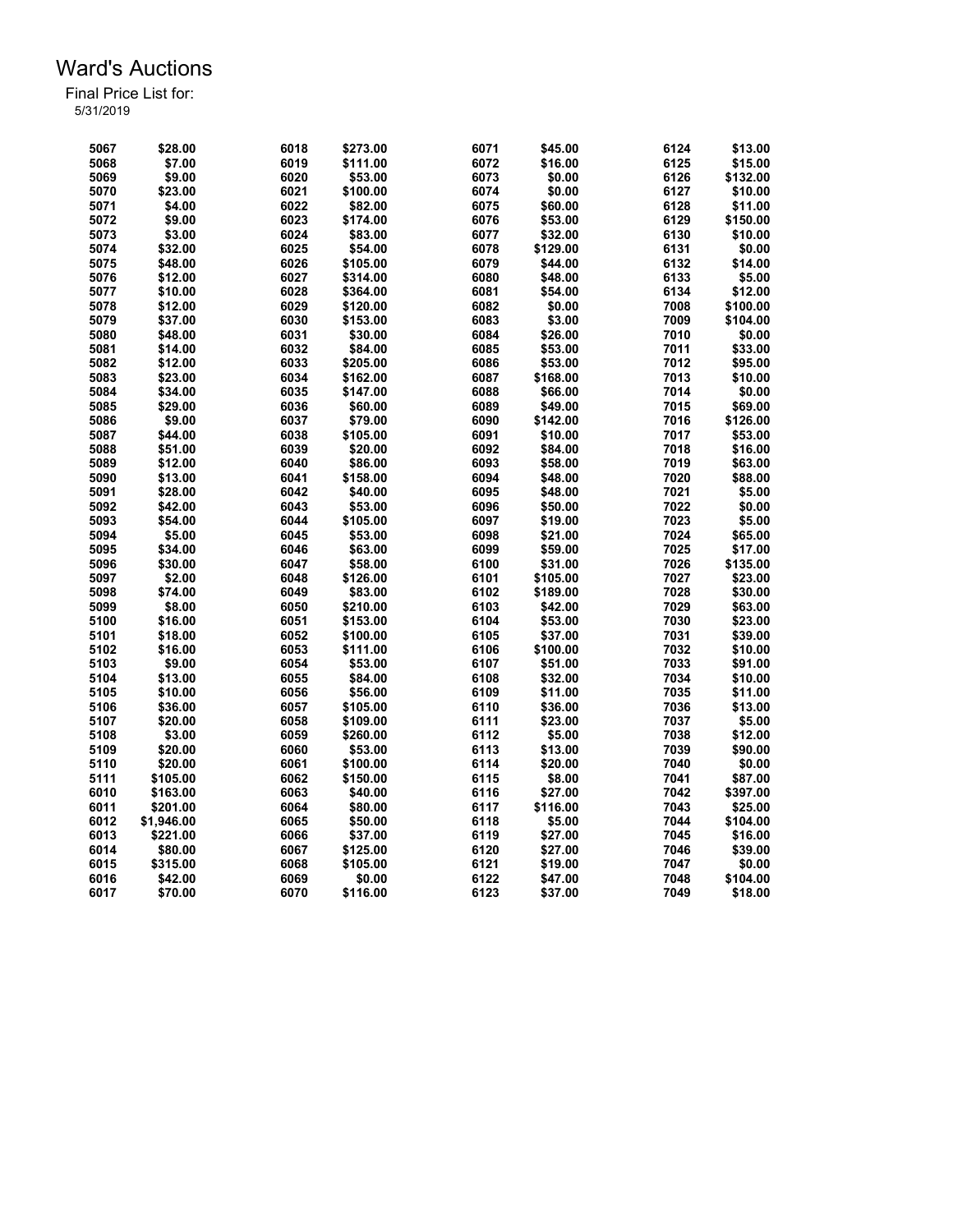| 7050 | \$34.00  | 7103 | \$0.00  | 7156 | \$5.00     | 8040 | \$536.00   |
|------|----------|------|---------|------|------------|------|------------|
| 7051 | \$31.00  | 7104 | \$32.00 | 7157 | \$27.00    | 8041 | \$175.00   |
| 7052 | \$31.00  | 7105 | \$11.00 | 7158 | \$5.00     | 8042 | \$552.00   |
| 7053 | \$74.00  | 7106 | \$14.00 | 7159 | \$4.00     | 8043 | \$567.00   |
| 7054 | \$80.00  | 7107 | \$15.00 | 7160 | \$5.00     | 8044 | \$654.00   |
| 7055 | \$9.00   | 7108 | \$0.00  | 7161 | \$4.00     | 8045 | \$53.00    |
| 7056 | \$53.00  | 7109 | \$5.00  | 7162 | \$117.00   | 8046 | \$2,000.00 |
| 7057 | \$5.00   | 7110 | \$21.00 | 7163 | \$19.00    | 8047 | \$630.00   |
| 7058 | \$61.00  | 7111 | \$11.00 | 7164 | \$32.00    | 8048 | \$619.00   |
| 7059 | \$11.00  | 7112 | \$0.00  | 7165 | \$21.00    | 8049 | \$237.00   |
| 7060 | \$32.00  | 7113 | \$25.00 | 7166 | \$25.00    | 8050 | \$100.00   |
| 7061 | \$9.00   | 7114 | \$5.00  | 7167 | \$30.00    | 8051 | \$184.00   |
| 7062 | \$0.00   | 7115 | \$32.00 | 7168 | \$4.00     | 8052 | \$126.00   |
| 7063 | \$29.00  | 7116 | \$4.00  | 7169 | \$27.00    | 8053 | \$24.00    |
| 7064 | \$10.00  | 7117 | \$44.00 | 7170 | \$21.00    | 8054 | \$13.00    |
| 7065 | \$13.00  | 7118 | \$13.00 | 7171 | \$21.00    | 8055 | \$25.00    |
|      |          | 7119 |         | 7172 |            |      | \$69.00    |
| 7066 | \$20.00  |      | \$11.00 |      | \$10.00    | 8056 |            |
| 7067 | \$11.00  | 7120 | \$11.00 | 7173 | \$25.00    | 8057 | \$3.422.00 |
| 7068 | \$27.00  | 7121 | \$5.00  | 7174 | \$15.00    | 8058 | \$1,995.00 |
| 7069 | \$15.00  | 7122 | \$0.00  | 7175 | \$23.00    | 8059 | \$59.00    |
| 7070 | \$15.00  | 7123 | \$50.00 | 7176 | \$0.00     | 8060 | \$1,600.00 |
| 7071 | \$0.00   | 7124 | \$5.00  | 7177 | \$37.00    | 8061 | \$0.00     |
| 7072 | \$16.00  | 7125 | \$6.00  | 8009 | \$3,859.00 | 8062 | \$200.00   |
| 7073 | \$10.00  | 7126 | \$26.00 | 8010 | \$3,266.00 | 8063 | \$580.00   |
| 7074 | \$0.00   | 7127 | \$47.00 | 8011 | \$3,900.00 | 8064 | \$553.00   |
| 7075 | \$8.00   | 7128 | \$72.00 | 8012 | \$2,003.00 | 8065 | \$478.00   |
| 7076 | \$0.00   | 7129 | \$42.00 | 8013 | \$1,375.00 | 8066 | \$400.00   |
| 7077 | \$5.00   | 7130 | \$21.00 | 8014 | \$1,313.00 | 8067 | \$131.00   |
| 7078 | \$9.00   | 7131 | \$21.00 | 8015 | \$827.00   | 8068 | \$65.00    |
| 7079 | \$88.00  | 7132 | \$21.00 | 8016 | \$630.00   | 8069 | \$500.00   |
| 7080 | \$44.00  | 7133 | \$4.00  | 8017 | \$700.00   | 8070 | \$250.00   |
| 7081 | \$38.00  | 7134 | \$42.00 | 8018 | \$425.00   | 8071 | \$50.00    |
| 7082 | \$11.00  | 7135 | \$6.00  | 8019 | \$1,575.00 | 8072 | \$102.00   |
| 7083 | \$10.00  | 7136 | \$93.00 | 8020 | \$194.00   | 8073 | \$79.00    |
| 7084 | \$35.00  | 7137 | \$5.00  | 8021 | \$112.00   | 8074 | \$84.00    |
| 7085 | \$10.00  | 7138 | \$13.00 | 8022 | \$1,575.00 | 8075 | \$385.00   |
| 7086 | \$111.00 | 7139 | \$69.00 | 8023 | \$0.00     | 8076 | \$116.00   |
|      | \$63.00  |      |         | 8024 |            | 8077 |            |
| 7087 |          | 7140 | \$16.00 |      | \$357.00   |      | \$324.00   |
| 7088 | \$132.00 | 7141 | \$29.00 | 8025 | \$215.00   | 8078 | \$447.00   |
| 7089 | \$7.00   | 7142 | \$13.00 | 8026 | \$0.00     | 8079 | \$325.00   |
| 7090 | \$8.00   | 7143 | \$21.00 | 8027 | \$58.00    | 8080 | \$332.00   |
| 7091 | \$42.00  | 7144 | \$45.00 | 8028 | \$277.00   | 8081 | \$250.00   |
| 7092 | \$37.00  | 7145 | \$35.00 | 8029 | \$2,066.00 | 8082 | \$116.00   |
| 7093 | \$12.00  | 7146 | \$8.00  | 8030 | \$2,860.00 | 8083 | \$195.00   |
| 7094 | \$20.00  | 7147 | \$23.00 | 8031 | \$2,520.00 | 8084 | \$680.00   |
| 7095 | \$10.00  | 7148 | \$51.00 | 8032 | \$2,940.00 | 8085 | \$573.00   |
| 7096 | \$21.00  | 7149 | \$19.00 | 8033 | \$1,390.00 | 8086 | \$499.00   |
| 7097 | \$15.00  | 7150 | \$38.00 | 8034 | \$1,654.00 | 8087 | \$425.00   |
| 7098 | \$6.00   | 7151 | \$47.00 | 8035 | \$500.00   | 8088 | \$212.00   |
| 7099 | \$37.00  | 7152 | \$7.00  | 8036 | \$608.00   | 8089 | \$58.00    |
| 7100 | \$24.00  | 7153 | \$16.00 | 8037 | \$467.00   | 8090 | \$100.00   |
| 7101 | \$34.00  | 7154 | \$4.00  | 8038 | \$688.00   | 8091 | \$227.00   |
| 7102 | \$30.00  | 7155 | \$5.00  | 8039 | \$1,164.00 | 8092 | \$120.00   |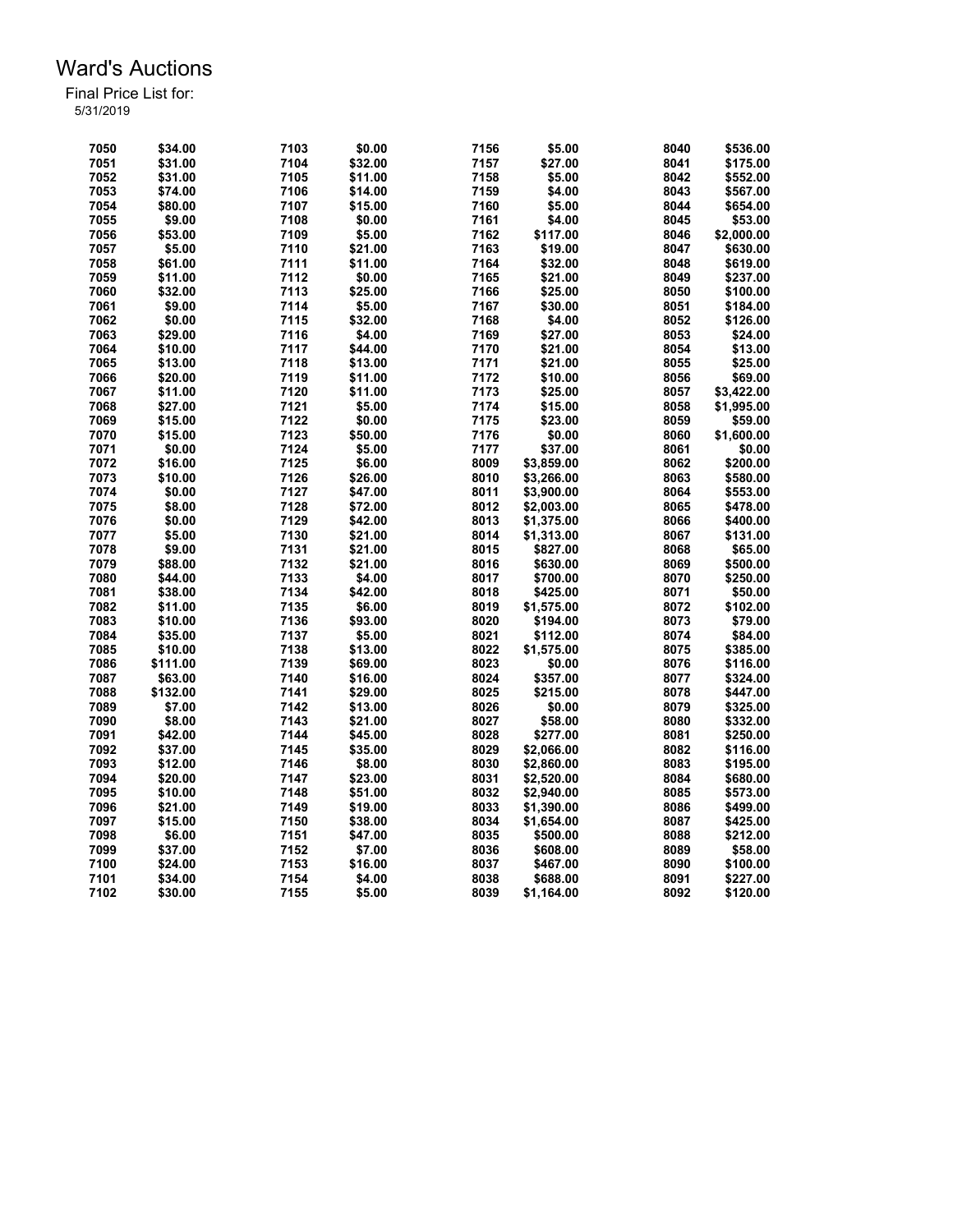| 8093 | \$55.00    | 8146 | \$0.00   | 8199 | \$18.00  | 8252 | \$11.00  |
|------|------------|------|----------|------|----------|------|----------|
| 8094 | \$79.00    | 8147 | \$6.00   | 8200 | \$23.00  | 8253 | \$79.00  |
| 8095 | \$32.00    | 8148 | \$27.00  | 8201 | \$14.00  | 8254 | \$21.00  |
| 8096 | \$158.00   | 8149 | \$19.00  | 8202 | \$13.00  | 8255 | \$11.00  |
| 8097 | \$50.00    | 8150 | \$12.00  | 8203 | \$150.00 | 8256 | \$11.00  |
| 8098 | \$174.00   | 8151 | \$21.00  | 8204 | \$18.00  | 8257 | \$53.00  |
| 8099 | \$242.00   | 8152 | \$135.00 | 8205 | \$20.00  | 8258 | \$10.00  |
| 8100 | \$0.00     | 8153 | \$51.00  | 8206 | \$21.00  | 8259 | \$0.00   |
| 8101 | \$25.00    | 8154 | \$45.00  | 8207 | \$0.00   | 8260 | \$8.00   |
| 8102 | \$100.00   | 8155 | \$100.00 | 8208 | \$0.00   | 8261 | \$5.00   |
| 8103 | \$210.00   | 8156 | \$200.00 | 8209 | \$4.00   | 8262 | \$0.00   |
| 8104 | \$142.00   | 8157 | \$56.00  | 8210 | \$0.00   | 8263 | \$0.00   |
| 8105 | \$263.00   | 8158 | \$69.00  | 8211 | \$5.00   | 8264 | \$8.00   |
| 8106 | \$139.00   | 8159 | \$39.00  | 8212 | \$10.00  | 8265 | \$10.00  |
| 8107 | \$50.00    | 8160 | \$37.00  | 8213 | \$5.00   | 8266 | \$13.00  |
| 8108 | \$25.00    | 8161 | \$0.00   | 8214 | \$6.00   | 8267 | \$10.00  |
| 8109 | \$58.00    | 8162 | \$50.00  | 8215 | \$16.00  | 8268 | \$8.00   |
| 8110 | \$42.00    | 8163 | \$35.00  | 8216 | \$21.00  | 8269 | \$11.00  |
| 8111 | \$53.00    | 8164 | \$79.00  | 8217 | \$3.00   | 8270 | \$0.00   |
|      |            | 8165 | \$7.00   | 8218 | \$19.00  | 8271 | \$5.00   |
| 8112 | \$1,020.00 |      |          | 8219 |          |      |          |
| 8113 | \$893.00   | 8166 | \$6.00   |      | \$21.00  | 8272 | \$5.00   |
| 8114 | \$50.00    | 8167 | \$80.00  | 8220 | \$48.00  | 8273 | \$5.00   |
| 8115 | \$58.00    | 8168 | \$35.00  | 8221 | \$16.00  | 8274 | \$16.00  |
| 8116 | \$32.00    | 8169 | \$42.00  | 8222 | \$150.00 | 8275 | \$2.00   |
| 8117 | \$30.00    | 8170 | \$0.00   | 8223 | \$12.00  | 8276 | \$3.00   |
| 8118 | \$53.00    | 8171 | \$37.00  | 8224 | \$0.00   | 8277 | \$8.00   |
| 8119 | \$15.00    | 8172 | \$35.00  | 8225 | \$8.00   | 8278 | \$210.00 |
| 8120 | \$10.00    | 8173 | \$15.00  | 8226 | \$18.00  | 8279 | \$32.00  |
| 8121 | \$29.00    | 8174 | \$20.00  | 8227 | \$53.00  | 8280 | \$1.00   |
| 8122 | \$49.00    | 8175 | \$54.00  | 8228 | \$13.00  | 8281 | \$0.00   |
| 8123 | \$71.00    | 8176 | \$11.00  | 8229 | \$81.00  | 8282 | \$32.00  |
| 8124 | \$63.00    | 8177 | \$7.00   | 8230 | \$27.00  | 8283 | \$54.00  |
| 8125 | \$48.00    | 8178 | \$0.00   | 8231 | \$23.00  | 8284 | \$23.00  |
| 8126 | \$0.00     | 8179 | \$5.00   | 8232 | \$132.00 | 8285 | \$0.00   |
| 8127 | \$84.00    | 8180 | \$5.00   | 8233 | \$8.00   | 8286 | \$0.00   |
| 8128 | \$142.00   | 8181 | \$3.00   | 8234 | \$17.00  | 8287 | \$16.00  |
| 8129 | \$132.00   | 8182 | \$10.00  | 8235 | \$0.00   | 8288 | \$11.00  |
| 8130 | \$0.00     | 8183 | \$5.00   | 8236 | \$16.00  | 8289 | \$6.00   |
| 8131 | \$62.00    | 8184 | \$5.00   | 8237 | \$12.00  | 8290 | \$16.00  |
| 8132 | \$92.00    | 8185 | \$0.00   | 8238 | \$50.00  | 8291 | \$27.00  |
| 8133 | \$0.00     | 8186 | \$46.00  | 8239 | \$21.00  | 8292 | \$23.00  |
| 8134 | \$25.00    | 8187 | \$62.00  | 8240 | \$11.00  | 8293 | \$9.00   |
| 8135 | \$44.00    | 8188 | \$20.00  | 8241 | \$5.00   | 8294 | \$16.00  |
| 8136 | \$27.00    | 8189 | \$53.00  | 8242 | \$53.00  | 8295 | \$8.00   |
| 8137 | \$5.00     | 8190 | \$28.00  | 8243 | \$227.00 | 8296 | \$6.00   |
| 8138 | \$5.00     | 8191 | \$53.00  | 8244 | \$8.00   | 8297 | \$1.00   |
| 8139 | \$0.00     | 8192 | \$63.00  | 8245 | \$5.00   | 8298 | \$23.00  |
| 8140 | \$0.00     | 8193 | \$15.00  | 8246 | \$19.00  | 8299 | \$7.00   |
| 8141 | \$23.00    | 8194 | \$37.00  | 8247 | \$9.00   | 8300 | \$1.00   |
| 8142 | \$20.00    | 8195 | \$16.00  | 8248 | \$31.00  | 8301 | \$13.00  |
| 8143 | \$11.00    | 8196 | \$32.00  | 8249 | \$5.00   | 8302 | \$42.00  |
| 8144 | \$5.00     | 8197 | \$6.00   | 8250 | \$33.00  | 8303 | \$27.00  |
| 8145 | \$0.00     | 8198 | \$57.00  | 8251 | \$32.00  | 8304 | \$37.00  |
|      |            |      |          |      |          |      |          |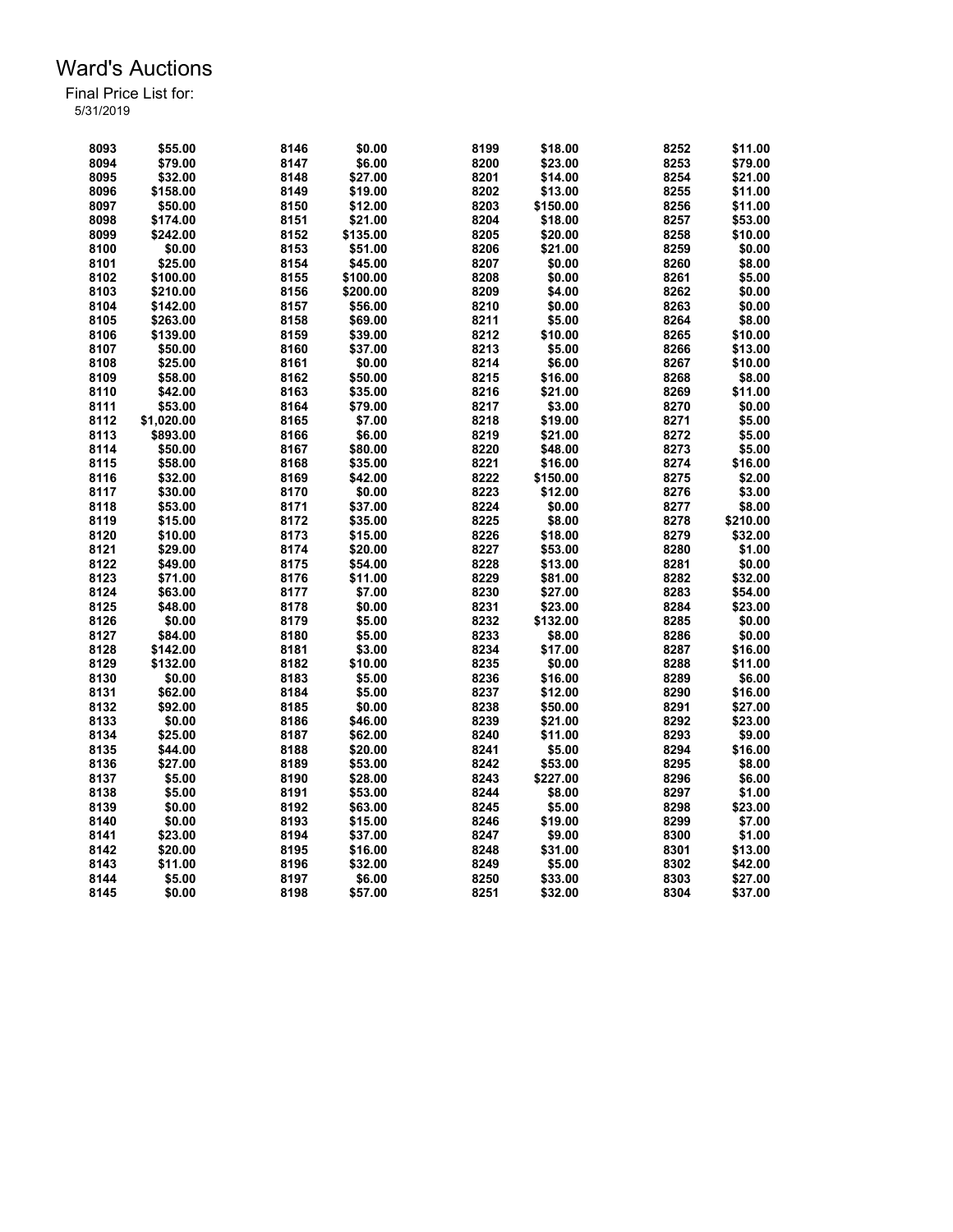| 9010 | \$37.00  | 9063 | \$24.00  | 9116         | \$42.00    | 9169         | \$0.00   |
|------|----------|------|----------|--------------|------------|--------------|----------|
| 9011 | \$31.00  | 9064 | \$19.00  | 9117         | \$1,025.00 | 9170         | \$8.00   |
| 9012 | \$63.00  | 9065 | \$24.00  | 9118         | \$110.00   | 9171         | \$5.00   |
| 9013 | \$14.00  | 9066 | \$51.00  | 9119         | \$80.00    | 9172         | \$5.00   |
| 9014 | \$0.00   | 9067 | \$80.00  | 9120         | \$494.00   | 9173         | \$60.00  |
| 9015 | \$59.00  | 9068 | \$30.00  | 9121         | \$92.00    | 9174         | \$111.00 |
| 9016 | \$48.00  | 9069 | \$28.00  | 9122         | \$117.00   | 9175         | \$34.00  |
| 9017 | \$25.00  | 9070 | \$36.00  | 9123         | \$70.00    | 9176         | \$32.00  |
| 9018 | \$130.00 | 9071 | \$37.00  | 9124         | \$287.00   | 9177         | \$57.00  |
| 9019 | \$24.00  | 9072 | \$32.00  | 9125         | \$710.00   | 9178         | \$9.00   |
| 9020 | \$13.00  | 9073 | \$58.00  | 9126         | \$1,004.00 | 9179         | \$11.00  |
| 9021 | \$117.00 | 9074 | \$20.00  | 9127         | \$24.00    | 9180         | \$8.00   |
| 9022 | \$21.00  | 9075 | \$37.00  | 9128         | \$16.00    | 9181         | \$17.00  |
| 9023 | \$32.00  | 9076 | \$47.00  | 9129         | \$66.00    | 9182         | \$20.00  |
| 9024 | \$30.00  | 9077 | \$30.00  | 9130         | \$20.00    | 9183         | \$13.00  |
| 9025 | \$26.00  | 9078 | \$24.00  | 9131         | \$79.00    | 9184         | \$8.00   |
| 9026 | \$58.00  | 9079 | \$44.00  | 9132         | \$15.00    | 9185         | \$13.00  |
| 9027 | \$41.00  | 9080 | \$13.00  | 9133         | \$13.00    | 9186         | \$16.00  |
| 9028 | \$46.00  | 9081 |          | 9134         |            | 9187         | \$8.00   |
| 9029 | \$45.00  | 9082 | \$25.00  |              | \$25.00    |              | \$34.00  |
| 9030 |          |      | \$135.00 | 9135<br>9136 | \$69.00    | 9188<br>9189 | \$0.00   |
|      | \$13.00  | 9083 | \$25.00  |              | \$63.00    | 9190         |          |
| 9031 | \$33.00  | 9084 | \$36.00  | 9137         | \$25.00    |              | \$0.00   |
| 9032 | \$66.00  | 9085 | \$20.00  | 9138         | \$66.00    | 9191         | \$32.00  |
| 9033 | \$26.00  | 9086 | \$18.00  | 9139         | \$65.00    | 9192         | \$16.00  |
| 9034 | \$33.00  | 9087 | \$41.00  | 9140         | \$61.00    | 9193         | \$24.00  |
| 9035 | \$47.00  | 9088 | \$16.00  | 9141         | \$69.00    | 9194         | \$18.00  |
| 9036 | \$26.00  | 9089 | \$15.00  | 9142         | \$91.00    | 9195         | \$19.00  |
| 9037 | \$39.00  | 9090 | \$21.00  | 9143         | \$59.00    | 9196         | \$5.00   |
| 9038 | \$47.00  | 9091 | \$49.00  | 9144         | \$10.00    | 9197         | \$5.00   |
| 9039 | \$29.00  | 9092 | \$59.00  | 9145         | \$20.00    | 9198         | \$60.00  |
| 9040 | \$14.00  | 9093 | \$34.00  | 9146         | \$40.00    | 9199         | \$35.00  |
| 9041 | \$24.00  | 9094 | \$24.00  | 9147         | \$10.00    | 9200         | \$18.00  |
| 9042 | \$14.00  | 9095 | \$69.00  | 9148         | \$74.00    | 9201         | \$133.00 |
| 9043 | \$3.00   | 9096 | \$8.00   | 9149         | \$16.00    | 9202         | \$27.00  |
| 9044 | \$272.00 | 9097 | \$27.00  | 9150         | \$28.00    | 9203         | \$5.00   |
| 9045 | \$257.00 | 9098 | \$16.00  | 9151         | \$23.00    | 9204         | \$11.00  |
| 9046 | \$231.00 | 9099 | \$9.00   | 9152         | \$23.00    | 9205         | \$0.00   |
| 9047 | \$70.00  | 9100 | \$9.00   | 9153         | \$13.00    | 9206         | \$7.00   |
| 9048 | \$234.00 | 9101 | \$40.00  | 9154         | \$26.00    | 9207         | \$6.00   |
| 9049 | \$186.00 | 9102 | \$18.00  | 9155         | \$11.00    | 9208         | \$3.00   |
| 9050 | \$20.00  | 9103 | \$10.00  | 9156         | \$75.00    | 9209         | \$5.00   |
| 9051 | \$58.00  | 9104 | \$5.00   | 9157         | \$50.00    | 9210         | \$6.00   |
| 9052 | \$10.00  | 9105 | \$5.00   | 9158         | \$8.00     | 9211         | \$0.00   |
| 9053 | \$420.00 | 9106 | \$12.00  | 9159         | \$8.00     | 9212         | \$5.00   |
| 9054 | \$69.00  | 9107 | \$3.00   | 9160         | \$37.00    | 9213         | \$21.00  |
| 9055 | \$0.00   | 9108 | \$5.00   | 9161         | \$1.00     | 9214         | \$12.00  |
| 9056 | \$551.00 | 9109 | \$16.00  | 9162         | \$5.00     | 9215         | \$23.00  |
| 9057 | \$15.00  | 9110 | \$132.00 | 9163         | \$74.00    | 9216         | \$13.00  |
| 9058 | \$11.00  | 9111 | \$17.00  | 9164         | \$23.00    | 9217         | \$315.00 |
| 9059 | \$13.00  | 9112 | \$42.00  | 9165         | \$32.00    | 9218         | \$105.00 |
| 9060 | \$50.00  | 9113 | \$3.00   | 9166         | \$24.00    | 9219         | \$153.00 |
| 9061 | \$10.00  | 9114 | \$222.00 | 9167         | \$10.00    | 9220         | \$5.00   |
| 9062 | \$60.00  | 9115 | \$0.00   | 9168         | \$8.00     | 9221         | \$47.00  |
|      |          |      |          |              |            |              |          |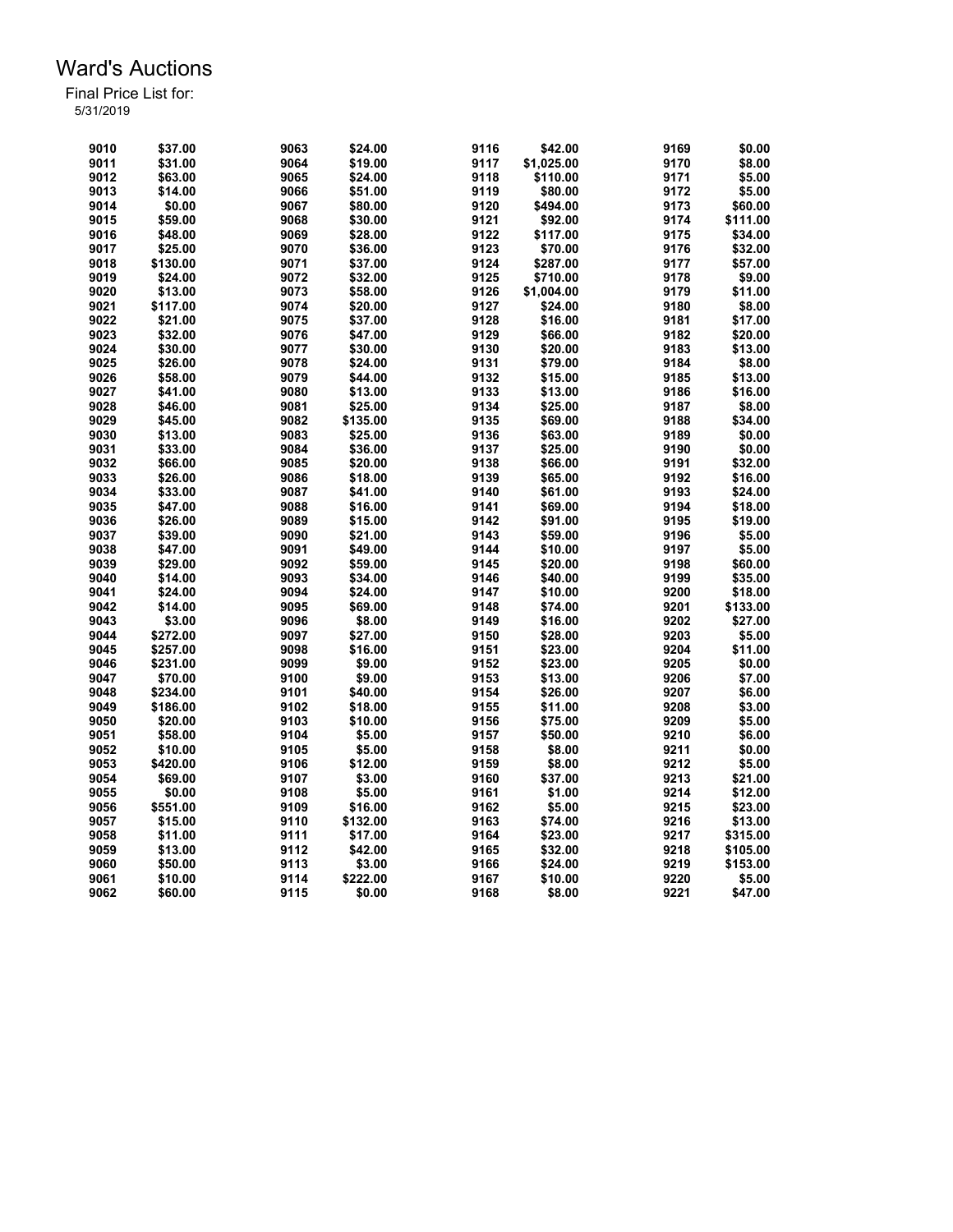| 9222 | \$3.00   | 9275 | \$16.00  | 9328 | \$24.00    | 9381 | \$8.00  |
|------|----------|------|----------|------|------------|------|---------|
| 9223 | \$9.00   | 9276 | \$63.00  | 9329 | \$13.00    | 9382 | \$3.00  |
| 9224 | \$5.00   | 9277 | \$21.00  | 9330 | \$4.00     | 9383 | \$35.00 |
| 9225 | \$6.00   | 9278 | \$3.00   | 9331 | \$9.00     | 9384 | \$9.00  |
| 9226 | \$3.00   | 9279 | \$3.00   | 9332 | \$19.00    | 9385 | \$29.00 |
| 9227 | \$4.00   | 9280 | \$6.00   | 9333 | \$11.00    | 9386 | \$30.00 |
| 9228 | \$5.00   | 9281 | \$4.00   | 9334 | \$15.00    | 9387 | \$48.00 |
| 9229 | \$0.00   | 9282 | \$0.00   | 9335 | \$37.00    | 9388 | \$7.00  |
| 9230 | \$0.00   | 9283 | \$37.00  | 9336 | \$27.00    | 9389 | \$14.00 |
| 9231 | \$5.00   | 9284 | \$6.00   | 9337 | \$7.00     | 9390 | \$7.00  |
| 9232 | \$13.00  | 9285 | \$7.00   | 9338 | \$21.00    | 9391 | \$23.00 |
|      |          |      |          |      |            |      |         |
| 9233 | \$29.00  | 9286 | \$52.00  | 9339 | \$12.00    | 9392 | \$5.00  |
| 9234 | \$28.00  | 9287 | \$132.00 | 9340 | \$6.00     | 9393 | \$9.00  |
| 9235 | \$71.00  | 9288 | \$3.00   | 9341 | \$8.00     | 9394 | \$8.00  |
| 9236 | \$12.00  | 9289 | \$14.00  | 9342 | \$6.00     | 9395 | \$0.00  |
| 9237 | \$17.00  | 9290 | \$3.00   | 9343 | \$7.00     | 9396 | \$11.00 |
| 9238 | \$21.00  | 9291 | \$26.00  | 9344 | \$16.00    | 9397 | \$16.00 |
| 9239 | \$31.00  | 9292 | \$53.00  | 9345 | \$14.00    | 9398 | \$9.00  |
| 9240 | \$10.00  | 9293 | \$0.00   | 9346 | \$32.00    | 9399 | \$6.00  |
| 9241 | \$20.00  | 9294 | \$25.00  | 9347 | \$24.00    | 9400 | \$8.00  |
| 9242 | \$31.00  | 9295 | \$7.00   | 9348 | \$12.00    | 9401 | \$9.00  |
| 9243 | \$53.00  | 9296 | \$18.00  | 9349 | \$15.00    | 9402 | \$12.00 |
| 9244 | \$15.00  | 9297 | \$5.00   | 9350 | \$27.00    | 9403 | \$23.00 |
| 9245 | \$28.00  | 9298 | \$37.00  | 9351 | \$20.00    | 9404 | \$5.00  |
| 9246 | \$16.00  | 9299 | \$95.00  | 9352 | \$21.00    | 9405 | \$13.00 |
| 9247 | \$11.00  | 9300 | \$34.00  | 9353 | \$80.00    | 9406 | \$23.00 |
| 9248 | \$6.00   | 9301 | \$11.00  | 9354 | \$196.00   | 9407 | \$5.00  |
| 9249 | \$10.00  | 9302 | \$9.00   | 9355 | \$31.00    | 9408 | \$41.00 |
| 9250 | \$17.00  | 9303 | \$11.00  | 9356 | \$1,050.00 | 9409 | \$25.00 |
| 9251 | \$18.00  | 9304 | \$16.00  | 9357 | \$8.00     | 9410 | \$13.00 |
| 9252 | \$8.00   | 9305 | \$32.00  | 9358 | \$14.00    | 9411 | \$5.00  |
| 9253 | \$17.00  | 9306 | \$10.00  | 9359 | \$11.00    | 9412 | \$17.00 |
| 9254 | \$35.00  | 9307 | \$28.00  | 9360 | \$263.00   | 9413 | \$11.00 |
| 9255 | \$0.00   | 9308 | \$0.00   | 9361 | \$21.00    | 9414 | \$4.00  |
|      |          |      |          |      |            |      |         |
| 9256 | \$45.00  | 9309 | \$0.00   | 9362 | \$5.00     | 9415 | \$35.00 |
| 9257 | \$0.00   | 9310 | \$8.00   | 9363 | \$21.00    | 9416 | \$11.00 |
| 9258 | \$27.00  | 9311 | \$11.00  | 9364 | \$21.00    | 9417 | \$19.00 |
| 9259 | \$67.00  | 9312 | \$10.00  | 9365 | \$5.00     | 9418 | \$14.00 |
| 9260 | \$41.00  | 9313 | \$84.00  | 9366 | \$8.00     | 9419 | \$9.00  |
| 9261 | \$26.00  | 9314 | \$69.00  | 9367 | \$40.00    | 9420 | \$8.00  |
| 9262 | \$0.00   | 9315 | \$13.00  | 9368 | \$0.00     | 9421 | \$21.00 |
| 9263 | \$13.00  | 9316 | \$30.00  | 9369 | \$60.00    | 9422 | \$48.00 |
| 9264 | \$101.00 | 9317 | \$32.00  | 9370 | \$368.00   | 9423 | \$11.00 |
| 9265 | \$11.00  | 9318 | \$53.00  | 9371 | \$105.00   | 9424 | \$11.00 |
| 9266 | \$10.00  | 9319 | \$25.00  | 9372 | \$179.00   | 9425 | \$5.00  |
| 9267 | \$0.00   | 9320 | \$58.00  | 9373 | \$26.00    | 9426 | \$14.00 |
| 9268 | \$0.00   | 9321 | \$54.00  | 9374 | \$13.00    | 9427 | \$13.00 |
| 9269 | \$0.00   | 9322 | \$0.00   | 9375 | \$9.00     | 9428 | \$9.00  |
| 9270 | \$0.00   | 9323 | \$0.00   | 9376 | \$8.00     | 9429 | \$5.00  |
| 9271 | \$0.00   | 9324 | \$8.00   | 9377 | \$6.00     | 9430 | \$49.00 |
| 9272 | \$8.00   | 9325 | \$13.00  | 9378 | \$17.00    | 9431 | \$5.00  |
| 9273 | \$8.00   | 9326 | \$8.00   | 9379 | \$41.00    | 9432 | \$5.00  |
| 9274 | \$0.00   | 9327 | \$18.00  | 9380 | \$5.00     | 9433 | \$8.00  |
|      |          |      |          |      |            |      |         |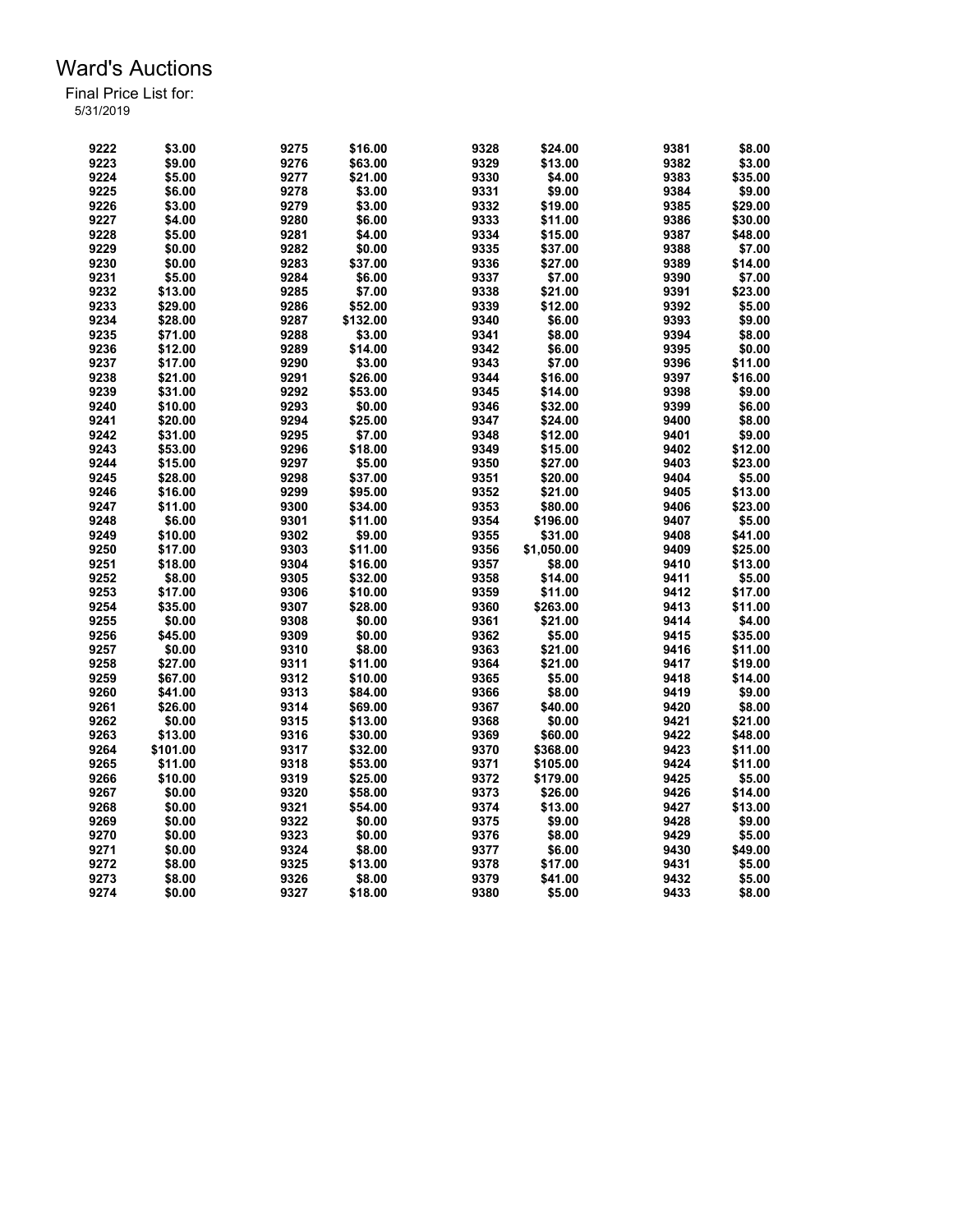| 9434 | \$11.00  | 9487 | \$42.00  | 9540 | \$105.00 | 9593 | \$3.00   |
|------|----------|------|----------|------|----------|------|----------|
| 9435 | \$5.00   | 9488 | \$11.00  | 9541 | \$12.00  | 9594 | \$32.00  |
| 9436 | \$0.00   | 9489 | \$37.00  | 9542 | \$5.00   | 9595 | \$8.00   |
| 9437 | \$9.00   | 9490 | \$5.00   | 9543 | \$11.00  | 9596 | \$20.00  |
| 9438 | \$8.00   | 9491 | \$234.00 | 9544 | \$40.00  | 9597 | \$14.00  |
| 9439 | \$10.00  | 9492 | \$37.00  | 9545 | \$11.00  | 9598 | \$9.00   |
| 9440 | \$18.00  | 9493 | \$117.00 | 9546 | \$0.00   | 9599 | \$42.00  |
| 9441 | \$12.00  | 9494 | \$42.00  | 9547 | \$0.00   | 9600 | \$30.00  |
| 9442 | \$0.00   | 9495 | \$86.00  | 9548 | \$21.00  | 9601 | \$36.00  |
| 9443 | \$5.00   | 9496 | \$79.00  | 9549 | \$34.00  | 9602 | \$3.00   |
| 9444 | \$5.00   | 9497 | \$0.00   | 9550 | \$27.00  | 9603 | \$48.00  |
| 9445 | \$5.00   | 9498 | \$0.00   | 9551 | \$20.00  | 9604 | \$0.00   |
| 9446 | \$5.00   | 9499 | \$13.00  | 9552 | \$20.00  | 9605 | \$30.00  |
| 9447 | \$5.00   | 9500 | \$15.00  | 9553 | \$44.00  | 9606 | \$368.00 |
| 9448 | \$5.00   | 9501 | \$5.00   | 9554 | \$20.00  | 9607 | \$368.00 |
| 9449 | \$5.00   | 9502 | \$27.00  | 9555 | \$79.00  | 9608 | \$99.00  |
| 9450 | \$5.00   | 9503 | \$58.00  | 9556 | \$0.00   | 9609 | \$13.00  |
| 9451 | \$5.00   | 9504 | \$21.00  | 9557 | \$0.00   | 9610 | \$58.00  |
|      |          |      |          |      |          |      |          |
| 9452 | \$5.00   | 9505 | \$38.00  | 9558 | \$0.00   | 9611 | \$10.00  |
| 9453 | \$5.00   | 9506 | \$49.00  | 9559 | \$0.00   | 9612 | \$3.00   |
| 9454 | \$5.00   | 9507 | \$20.00  | 9560 | \$10.00  | 9613 | \$226.00 |
| 9455 | \$8.00   | 9508 | \$58.00  | 9561 | \$10.00  | 9614 | \$1.00   |
| 9456 | \$8.00   | 9509 | \$23.00  | 9562 | \$12.00  | 9615 | \$3.00   |
| 9457 | \$0.00   | 9510 | \$26.00  | 9563 | \$23.00  | 9616 | \$80.00  |
| 9458 | \$0.00   | 9511 | \$132.00 | 9564 | \$0.00   | 9617 | \$2.00   |
| 9459 | \$45.00  | 9512 | \$147.00 | 9565 | \$10.00  | 9618 | \$3.00   |
| 9460 | \$5.00   | 9513 | \$23.00  | 9566 | \$16.00  | 9619 | \$4.00   |
| 9461 | \$0.00   | 9514 | \$12.00  | 9567 | \$10.00  | 9620 | \$10.00  |
| 9462 | \$13.00  | 9515 | \$24.00  | 9568 | \$25.00  | 9621 | \$13.00  |
| 9463 | \$33.00  | 9516 | \$42.00  | 9569 | \$38.00  | 9622 | \$17.00  |
| 9464 | \$294.00 | 9517 | \$84.00  | 9570 | \$10.00  | 9623 | \$3.00   |
| 9465 | \$8.00   | 9518 | \$0.00   | 9571 | \$10.00  | 9624 | \$6.00   |
| 9466 | \$66.00  | 9519 | \$20.00  | 9572 | \$0.00   | 9625 | \$12.00  |
| 9467 | \$65.00  | 9520 | \$15.00  | 9573 | \$6.00   | 9626 | \$4.00   |
| 9468 | \$42.00  | 9521 | \$3.00   | 9574 | \$500.00 | 9627 | \$7.00   |
| 9469 | \$32.00  | 9522 | \$16.00  | 9575 | \$700.00 | 9628 | \$1.00   |
| 9470 | \$10.00  | 9523 | \$167.00 | 9576 | \$809.00 | 9629 | \$7.00   |
| 9471 | \$0.00   | 9524 | \$3.00   | 9577 | \$0.00   | 9630 | \$53.00  |
| 9472 | \$0.00   | 9525 | \$0.00   | 9578 | \$0.00   | 9631 | \$14.00  |
| 9473 | \$16.00  | 9526 | \$8.00   | 9579 | \$62.00  | 9632 | \$3.00   |
| 9474 | \$0.00   | 9527 | \$5.00   | 9580 | \$0.00   | 9633 | \$7.00   |
| 9475 | \$10.00  | 9528 | \$0.00   | 9581 | \$117.00 | 9634 | \$1.00   |
| 9476 | \$26.00  | 9529 | \$0.00   | 9582 | \$0.00   | 9635 | \$13.00  |
| 9477 | \$21.00  | 9530 | \$0.00   | 9583 | \$134.00 | 9636 | \$6.00   |
| 9478 | \$32.00  | 9531 | \$8.00   | 9584 | \$79.00  | 9637 | \$24.00  |
| 9479 | \$27.00  | 9532 | \$0.00   | 9585 | \$7.00   | 9638 | \$24.00  |
| 9480 | \$24.00  | 9533 | \$0.00   | 9586 | \$21.00  | 9639 | \$21.00  |
| 9481 | \$150.00 | 9534 | \$0.00   | 9587 | \$2.00   | 9640 | \$28.00  |
| 9482 | \$105.00 | 9535 | \$95.00  | 9588 | \$4.00   | 9641 | \$7.00   |
| 9483 | \$8.00   | 9536 | \$0.00   | 9589 | \$35.00  | 9642 | \$45.00  |
| 9484 | \$105.00 | 9537 | \$12.00  | 9590 | \$12.00  | 9643 | \$38.00  |
|      | \$53.00  |      |          |      |          | 9644 | \$3.00   |
| 9485 |          | 9538 | \$20.00  | 9591 | \$32.00  |      |          |
| 9486 | \$97.00  | 9539 | \$3.00   | 9592 | \$4.00   | 9645 | \$8.00   |